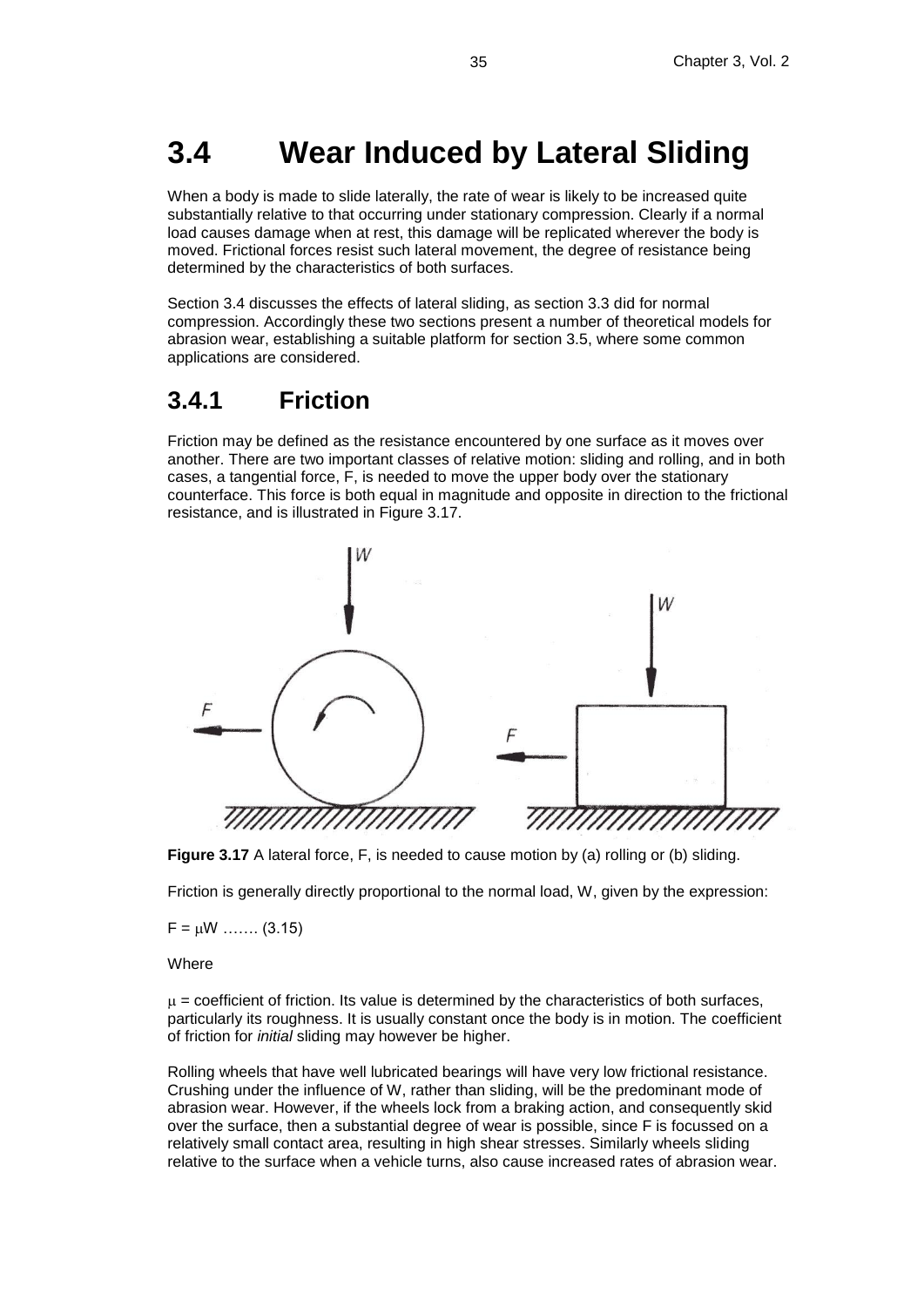The coefficient of friction readily gives an idea of 'ease of sliding' and allows for comparison of different surfaces. Although friction is responsible for sliding wear, this does not mean that a high coefficient of friction necessarily causes a rapid rate of wear, since the sliding body in question may have a high wear resistance. An example of this would be a brake pad in a motor vehicle. Concrete/rubber interfaces also need to have high coefficients of friction for good road holding in vehicles. This however does not imply that the concrete surface will wear rapidly; it often has excellent wearing properties.

Although concrete will generally undergo *elastic* deformation from the mild abrasive actions of rubber tyres or footwear, this is not necessarily the case where tyres skid and slew over the surface, from the actions of sudden braking and turning respectively. In such cases *plastic* deformation is possible, particularly in the presence of grit/sand, resulting in a degree of material being deformed and/or densified. If the particles are large, sharp and heavily loaded, then localised fracturing is likely, but the point to make here is that there is a middle road of plastic deformation between elastic deformation and brittle fracture.

According to Archard, the wear, Q, in a *given* material, subjected to plastic deformations, will be proportional to the normal load, W (see equation 3.18 further on). As friction is also proportional to the normal load (equation 3.15) it follows that wear is proportional to friction.

Friction stems from two surfaces either tending to *adhere* to each other at their real areas of contact (asperity junctions), or from the harder asperities *deforming* the softer, or from the effort involved in the load *fracturing* the wearing surface, and may therefore be expressed as:

 $F = F_{\text{adhesion}} + F_{\text{deformation}} + F_{\text{fracture}} \dots \dots (3-16)$ 

Note that as in 3.3, deformation may either be elastic (recoverable) and/or plastic (nonrecoverable), while 'fracture' may involve cone cracks, lateral cracks and/or axial cracks.

The seven mechanisms of wear shown in Figure 3.3 (adhesion, elastic deformation, plastic deformation, cone cracks, lateral cracks, axial cracks and hard particle effect) also occur when one surface slides relative to the other. The difference is that the compression related adhesive/deformation/fracturing wear will 'travel', and accordingly will be greater. As for pure compression, the effects indicated in equasion (3-16) will quite realistically occur simultaneously at different asperities.

*Note to the reader:* In spite of the apparent similarity in the wear mechanisms associated with 'pure compression' and 'compression + lateral movement', there is in fact minimal replication in this section of the information presented in section 3.3. Only the main headings and some essential information to set the scene is replicated, prior to the presentation of the new material. The alternative would have been to combine section 3.4 with 3.3, but introducing the two concepts of 'pure compression' and 'compression + sliding' together would be like trying to take two steps at once, and would therefore complicate the presentation.

As in 3.3 it will be convenient to separately discuss the seven mechanisms of wear.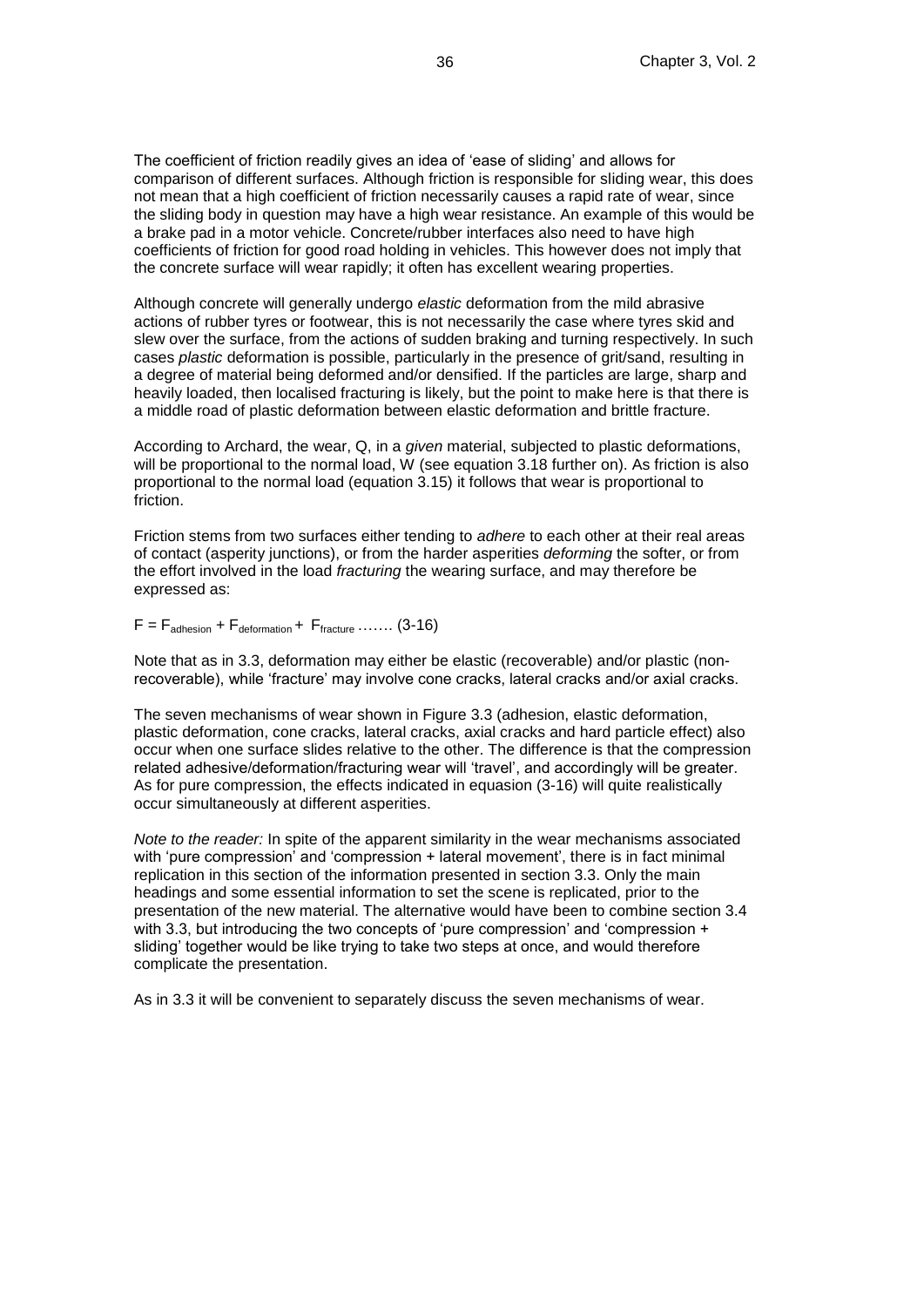## **3.4.2 Sliding Adhesion**

Abrasion wear associated with sliding adhesion may be described as the transfer of material from one surface to another by means of atomic bonding as one surface slides over the other [Hutchings(1992)]. In metals these adhesive forces may be so great in ideal conditions (atomically clean surfaces) that the *coefficient of friction* may be as high as 10, or more. The corresponding value of  $\mu$  for ceramic-ceramic contacts is much lower, and lies typically in the range from 0,25 to 0,80.

It is probable that some covalent bonds also develop between a concrete surface and an abrasive particle that is calcareous or siliceous in nature. So long as two surfaces are in atomically clean contact, no pressure across the interface is required for adhesion to take place. That is to say that 'sliding adhesion wear' *does not* require any physical deformation related to mechanical stresses between the surfaces before wear can proceed. However, the abrasive actions associated with sliding *coupled with high normal stresses* conceivably brings minerals and compounds into 'atomically clean contact' i.e. free of barrier layers of oxygen, water vapour, and oxidised compounds. Thus although sliding *adhesive* wear does not theoretically require normal stresses to operate on the respective surfaces, they do assist in the preparation of the surfaces.

The adhesive component of the of the frictional force between two surfaces, whether metallic, ceramic or concrete may be stated as:

 $F_{\text{adhesion}} = A.s \, \dots \, (3.17)$ 

Where:

 $A = true$  area of contact (at the asperities)  $s =$  shear strength

The following sections will be devoted to frictional forces and/or wear that *do* require deformation between the surfaces.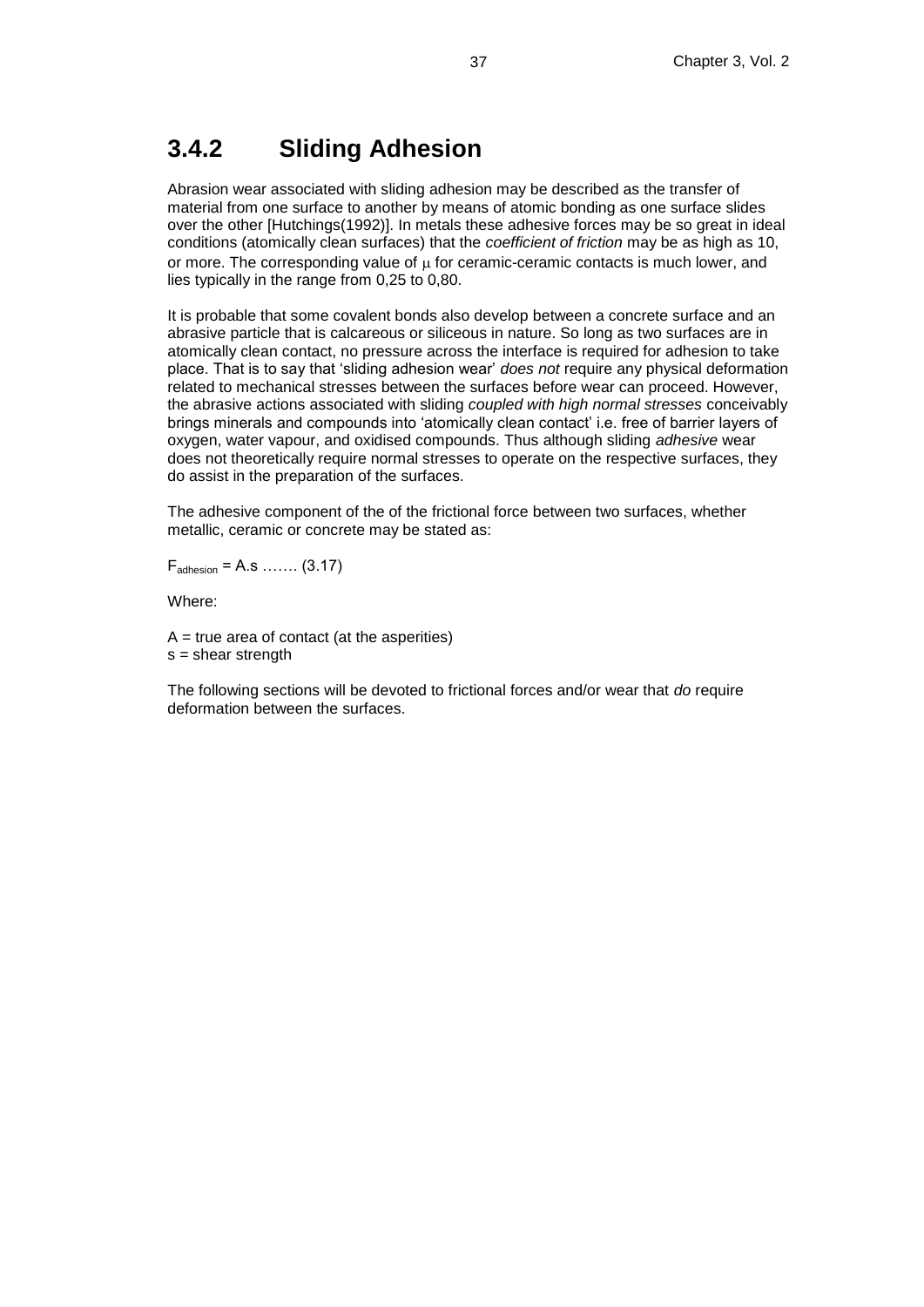## **3.4.3 Elastic Deformation from Sliding**

For a given load and given smoothness of surface texture (discussed earlier in 3.3.2), elastic contact rather than plastic contact is much more likely in ceramics and concrete than in metals, since for these materials E/H is typically one tenth that of metals, leading to a proportionate reduction in the plasticity index,  $\psi$  (see figure 3.7).

Elastic deformation in the context of sliding wear occurs when the extreme fibres of both materials are strained less than their respective elastic limits by the imposed shear stresses, resulting in no wear. This can come about in three ways:

- It is clear from equation (3.15) that *limiting the normal force/stress* will limit the friction, and this in turn limits the shear stress, which then limits the deformation at the surface to a level below the elastic limit. This may occur when a light passenger vehicle with pneumatic tyres skids.
- On the other hand it is possible to have a substantial normal stress but with a very *slight lateral motion* action, such that the shear strains on the asperities are still within their respective elastic limits. This may occur when a large capacity forklift with solid hard compound rubber tyres carrying a heavy load gently brakes or accelerates without skidding. In this case there is some lateral elastic deformation in the concrete asperities, but the corresponding strains are in the elastic zone.
- A third means of limiting the shear stress is to reduce friction by means of a very low coefficient of friction, as in highly polished surfaces, or lubricated surfaces, etc.

Elastic deformation is particularly prevalent in concrete roads subjected to ordinary pneumatic tyre traffic, where the pressure typically varies between 200 and 800 kPa. This is well below the yield strength of even average concretes. Furthermore because rubber is so compliant, the load distribution on a microscopic level makes contact not just with the asperities, but goes some way towards filling the valleys as well. If it is assumed that the polymer compound of the tyre is sufficiently compliant to make contact with half of the gross surface area, then the real pressure on the contact areas of the concrete surface will be 0.4 MPa. If it is further assumed that the coefficient of friction between tyre and concrete is 0.5 ( $\mu$  for polymers generally ranges between 0.1 and 0.5), then the shear stress will not be more than  $0.5 \times 0.4 = 0.2$  MPa. This is less than the recommendation of 4p<sup>q</sup> = 4 x 0,8 = 3,2 given in Reynolds(1972) for a *permissible* working shear stress of a nominal 1:1,5:3 concrete, where the equivalent direct compression (permissible working stress) is limited to 6,5 MPa. Thus even for concretes which may by today's standards be considered very ordinary, it appears that the integrity of concrete is such that it is capable of easily withstanding the shear stresses applied by sliding/skidding pneumatic tyres. This is confirmed by the ever present sign of black skid marks on our concrete freeways from brake-lockup in heavy trucks, accompanied by no visible sign of damage to the concrete.

Similar compressive and shear pressures relate to pedestrian traffic, where relatively soft elastomeric polymers or leather soles also impart relatively gentle compressive and shear stresses compared to say a heavy duty storage bin on skids. The fact that mild stresses from tyres and footwear constitute a major percentage of the applications where concrete is used would render many a substandard surface undetected were it not for the presence of hard particles (see 3.4.8) that result in plastic deformation and brittle fracture.

Suffice it to say that elastic deformation, is a common response to traffic. On its own, it is associated with very low rates of sliding wear.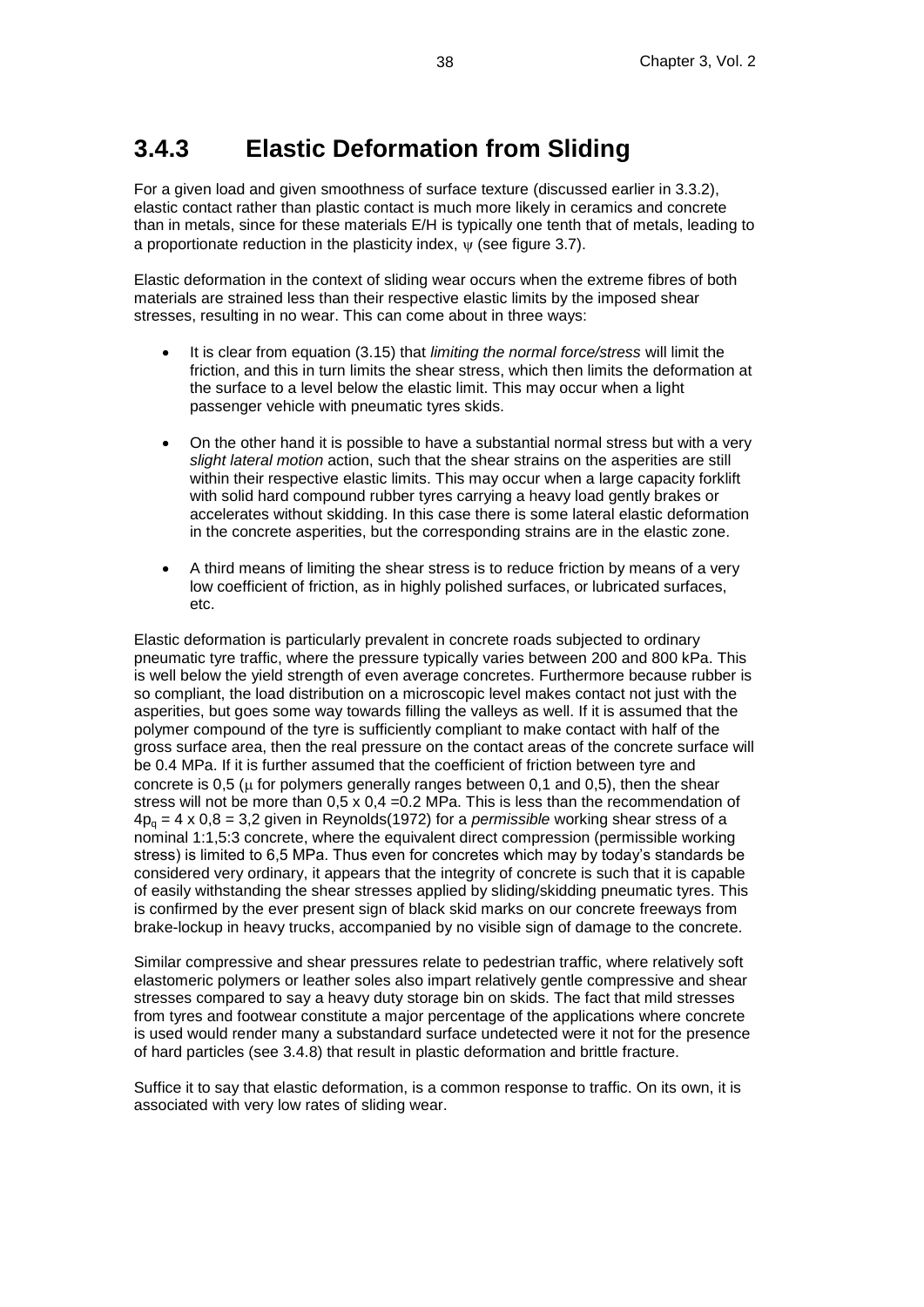## **3.4.4 Plastic Deformation from Sliding**

When two surfaces slide over one another, plastic deformation generally occurs. As indicated in figure 3.3 (c) a deeper level of interaction occurs relative to elastic deformation. In effect the shear stresses consequent of the frictional forces exceed the yield strength of the softer material, resulting in either permanent distortion/densification or loss of material associated with eventual fatigue.

In metals plastic deformation is the major means of deformation and wear (for all but the most finely polished, conformal and lightly loaded surfaces, where deformation may be confined to its elastic limits, see figure 3.7).

On the other hand brittle materials such as ceramics and concrete also deform plastically, the corresponding load lying between that for elastic deformation and brittle failure within a relatively narrow band.

Archard's well known equation for wear, based on the plastic deformation that occurs as a hard surface *scrapes over* a softer counterface, is a good predictor of plastic wear in both metals and ceramics (and probably concrete as well). It is defined as:

 $Q = K.W/H$  ……. (3.18)

**Where** 

 $Q =$  volume of material removed per unit length of sliding

 $W =$ applied normal load

 $H =$  indentation hardness of the material (explained in 3.2.3).

 $K = a$  dimensionless wear coefficient, of fundamental importance, and indicates the severity of the wear process in different systems. For example K may be considered as the probability of each asperity interaction resulting in the production of a wear particle. Alternatively it may also be taken to reflect the number of cycles of deformation required on each asperity before a fragment of material is removed by a fatigue process, or it can also be correlated with the size of the wear particle produced by every asperity contact.

The identical expression obtained by Archard for scraping wear can also be developed by assuming a hard protuberance *cutting through* the counterface. In both cases the surface is assumed to behave plastically. However, whereas Archard derived his expression by considering the removal by lateral sliding of surface asperities reduced to a state of plastic deformation by the load, the latter derivation assumes a relatively deep groove made by a particle tearing/cutting its way through. The value of K to a large degree depends on the severity of this wear process. Accordingly wear may be classified as 'mild' or 'severe'. In the former wear is superficial, affecting only the surface asperities, while in the latter, wear takes place to some depth below the surface. Frequently the value of K undergoes a quantum leap, by as much as two orders of magnitude, as wear changes form 'mild' to 'severe'. This implies that when the load increases to a certain critical point, W, the mechanism of wear changes from shallow scraping to deep cutting. A good analogy is a farmer's plough. The plough must have a certain critical mass to assist the discs down into the soil; if it is too light the discs will merely scratch the surface. Finally it is not difficult to understand the need for a much higher K value for 'severe' wear if the same equation is to satisfy both 'mild' and 'severe' wear.

Both derivations of equation 3.18 are simple and easy to interpret, i.e. wear is proportional to the normal load and wear coefficient, and inversely proportional to indentation hardness. But clearly the value of the wear coefficient, which is strongly influenced by the magnitude of the load, largely determines the magnitude of the wear.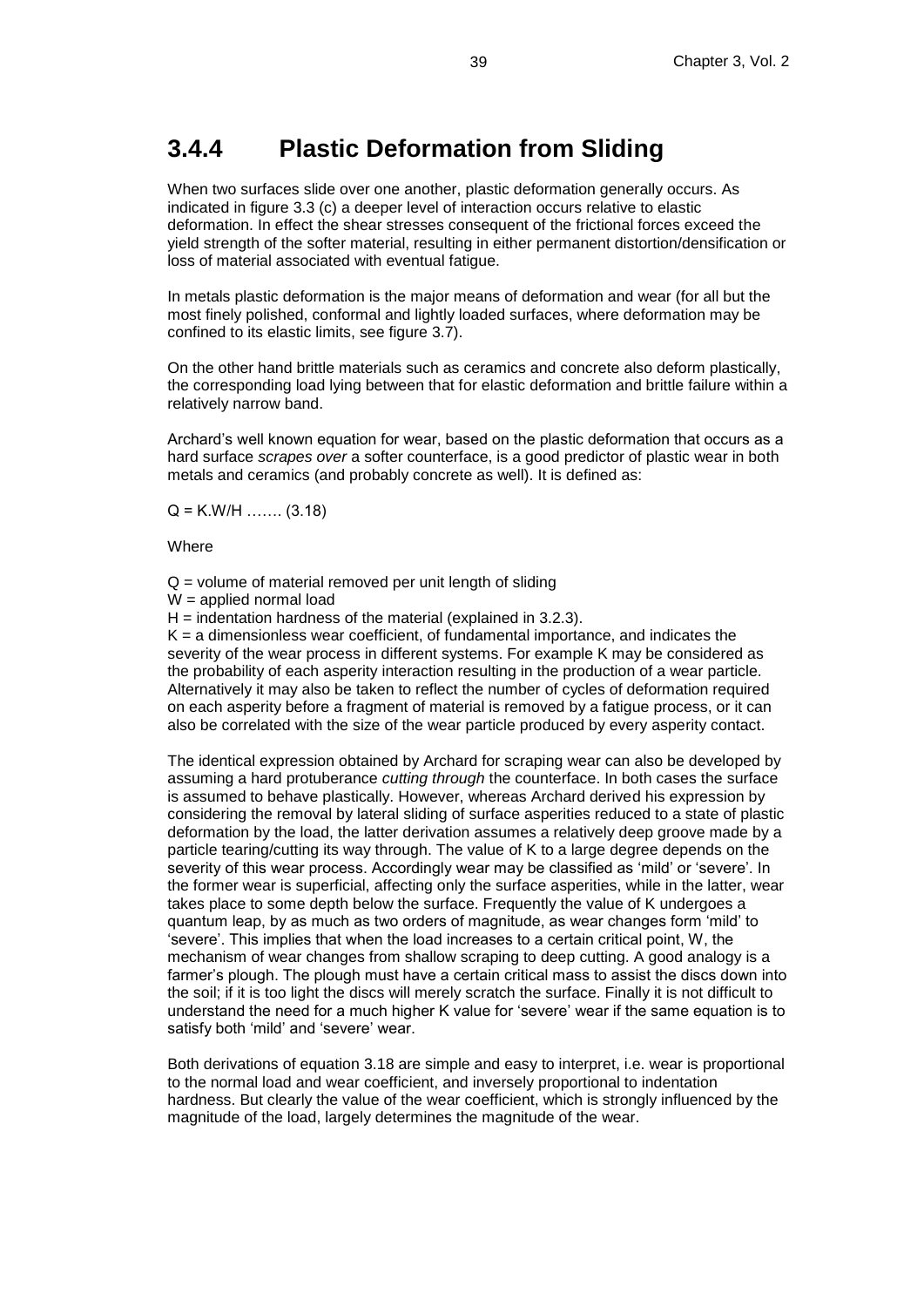Finally it should be said that not all materials will remain plastic over a wide range of load. Brittle materials, concrete included, will tend to fracture rather than deform plastically as the load increases to a critical value.

#### **Transition from Elastic/plastic Deformation to Brittle Fracture - Sliding**

If sliding of very smooth brittle surfaces over each other under light loads results in elastic deformation, and sliding of slightly rougher surfaces over each other under moderate loads results in plastic deformation, then it may be generalised that frictional forces/stresses accompanying sliding of heavy loads over standard engineering surfaces will exceed the shear strength of the surface, resulting in cracking, either of the surface asperities, or to deeper levels.

This is because ceramics have coefficients of friction generally varying between 0,25 and 0,80, so that sliding under high stress results in significant tangential forces/shear stresses.

The three forms of cracking illustrated in figure 3.3 (d) through (f), will also occur in sliding abrasion, except that these effects will 'travel' with sliding, as mentioned earlier. They are considered in 3.4.5 through 3.4.7.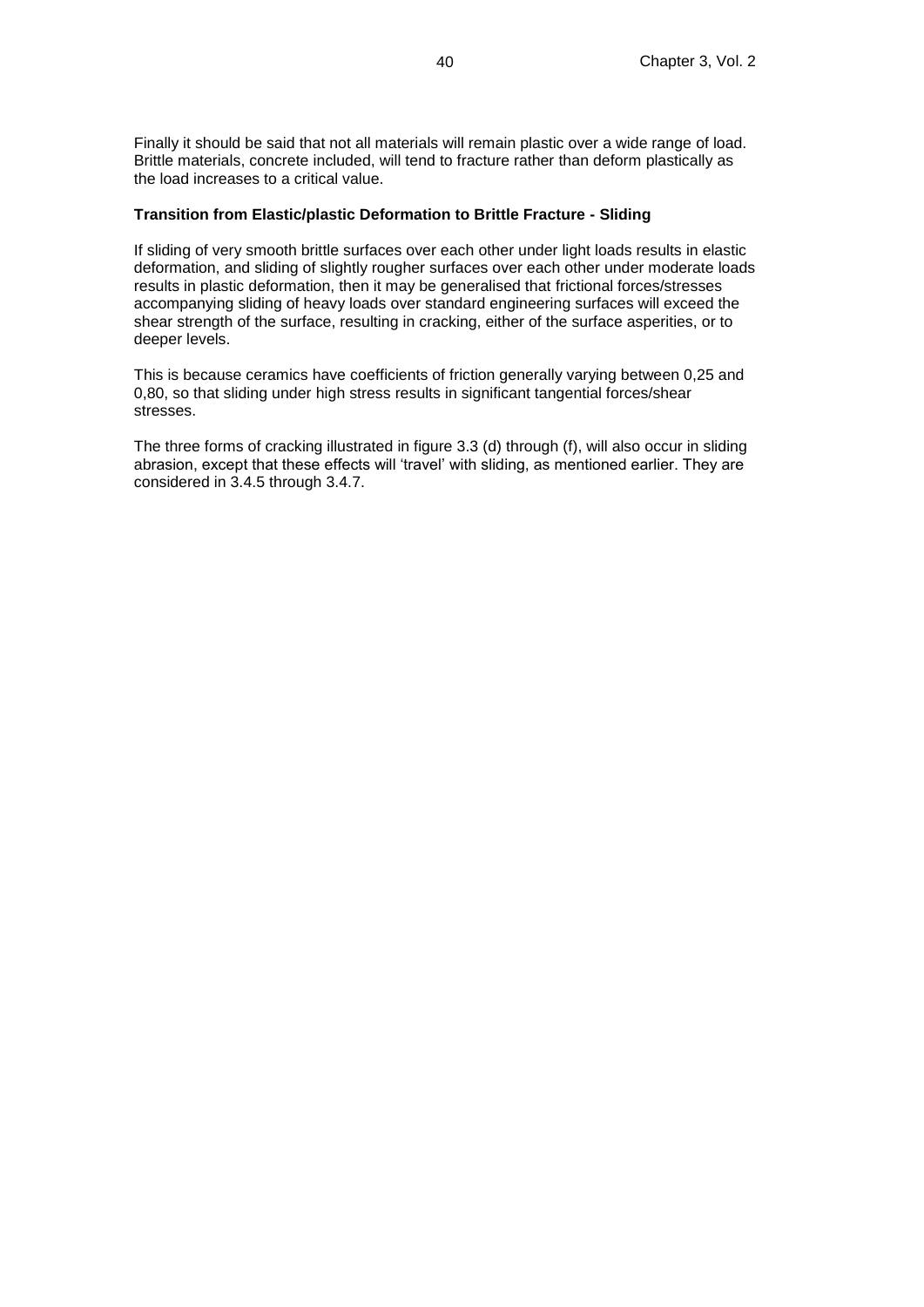### **3.4.5 Semi-Cone Cracks from Sliding**

In 3.3.4 it was explained that hard blunt objects pressed down on a brittle counterface result in Hertzian cone cracks. However when an additional tangential force is applied to this load, such that it is dragged along the surface, the cracks will appear at about W/10, if W represents the stationary load at which Hertzian cracks would appear in a stationary load. Clearly the 'Hertzian' tensile stress, associated with the normal load, will be increased at the back side of the object by the additional tension created by dragging. Conversely, at the front end the effect of drag will tend to compress the concrete and thus reduce the Hertzian tensile stresses in this area. Thus semi-circular cracks may be expected rather than classical Hertzian circular cracks, and this is illustrated in figure 3.18.



**Figure 3.18** Series of arc-shaped fractures caused by sliding a sphere over a brittle solid under normal load. This example shows the damage due to a tungsten carbide sphere on a soda-lime glass plane. The sphere slid from left to right [Hutchings(1992)]

The effect described above is very sensitive to the prevailing coefficient of friction between the two materials. The W/10 quoted above applies to a  $\mu$  = 0,2. If  $\mu$  is increased to 0,9 then the sliding load will induce semicircular cracks at a load as little as W/500.

These cracks represent the surface of truncated cones that terminate deeper in, and do not as such result in any loss of material. However, it follows that subsequent loads applied to the surface, whether predominantly normal or horizontal in character, will produce similar cracks, and the intersection of these various cracks will result in loose blocks of material that may be removed relatively easily.

This principle has direct application to the MA20 test, where steel spheres in the form of ball bearings apply both compressive stresses and a tangential sliding in the form of 'Heathcote slip' (discussed in chapter 4).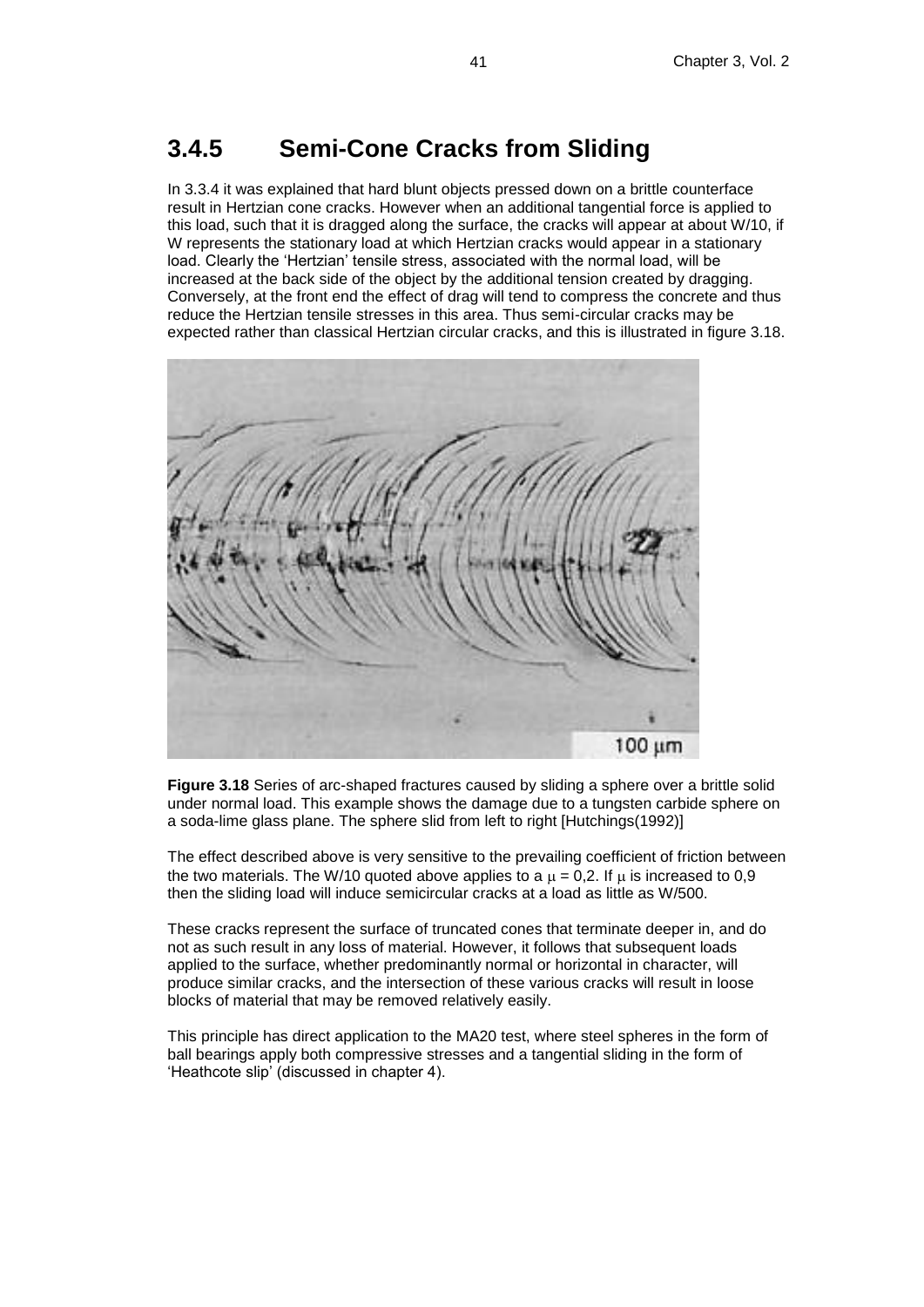### **3.4.6 Lateral cracks from Sliding**

The lateral cracking described earlier (in 3.3.5) that is caused by a stationery sharp point, e.g. a V shaped object, is clearly more destructive when this point moves. It leaves in its path a wake of delaminated material, similar in section to figure 3.19 and extending along the full length of its travel.



**Figure 3.19** Schematic illustration of material removal in a brittle material by the extension of lateral cracks from beneath a plastic groove.

Experiments have been done on ceramics containing microcracks and brittle grain boundaries (similar in this respect to concrete) and a relationship for wear has been found such that:

 $Q = \alpha_6$ . N . w<sup>3/2</sup>. H  $\frac{1}{2}$  / Kc<sup>2</sup> ....... (3.19)

**Where**  $Q =$  the wear per unit of lateral movement  $N =$  the number of asperity contact points  $w =$  the average load at an asperity  $H =$  indentation hardness Kc = fracture toughness  $\alpha_6$  = constant

From this model it is evident that:

- a. wear by brittle fracture increases exponentially with the magnitude of w. Therefore wear increases rapidly as the number of contact points decrease, given that  $w =$  $W / N$ , where  $W =$  the total load. Conversely for many contact points, w is small. As soon as  $w < w^*$  (see equation 3.8), the failure mechanism reverts to plastic deformation as defined by equation 3.18.
- b. Harder materials fracture more easily than softer materials, although hardness is not a very crucial factor in the equation.
- c. The strong dependence on Kc, representing the fracture toughness, shows how sensitive brittle materials are to this property.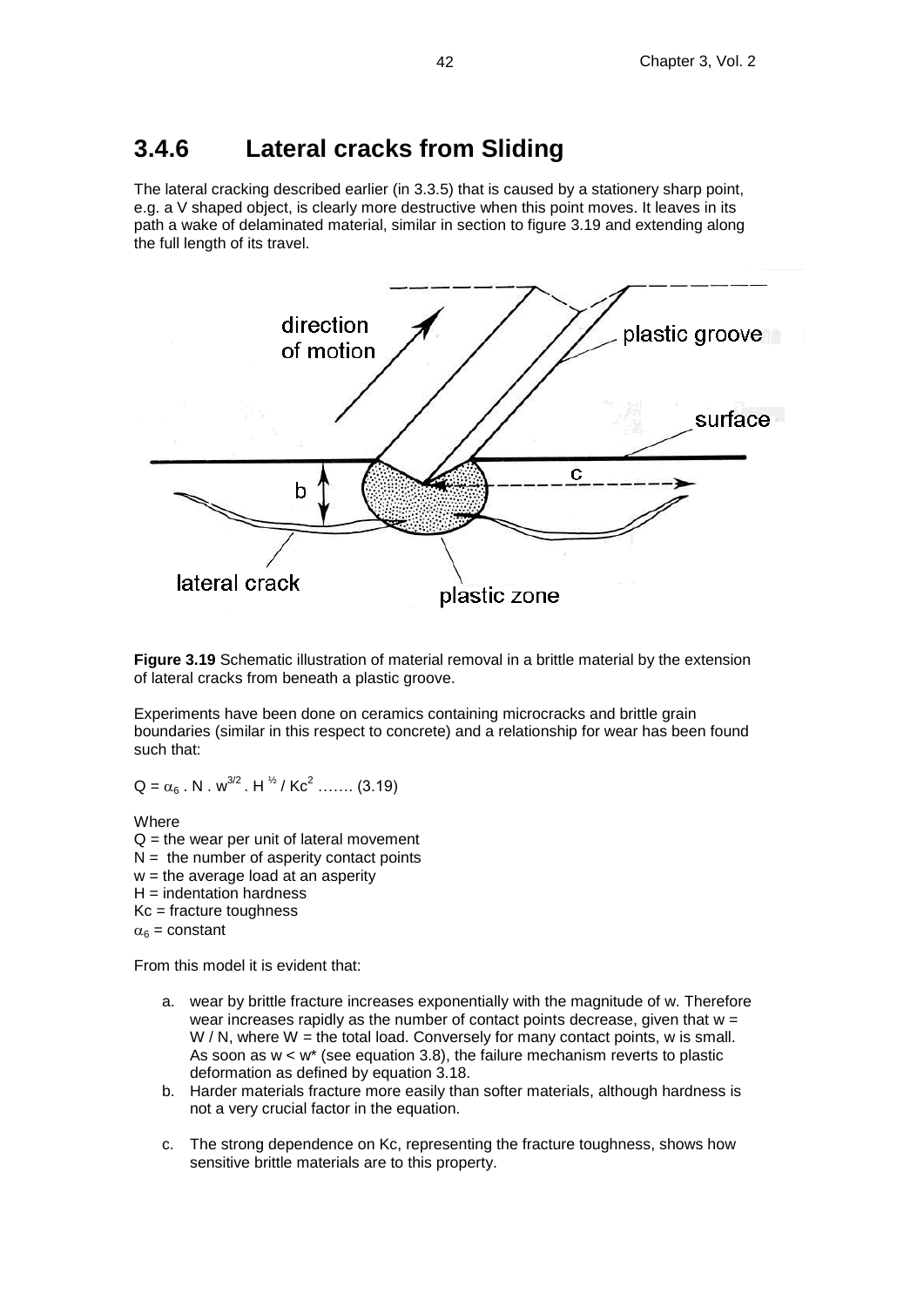In practice lateral cracks as described above may be expected from mobile bins being placed onto the surface while still moving. This happens when drivers lower the bin onto the surface while the forklift is still in motion, thus using the frictional resistance of the legs of the bins to stop the forklift rather than apply their brakes. Lateral cracks are also likely to occur when a vehicle skids to a halt on a surface with some loose grit.

# **3.4.7 Axial Cracks from Sliding**

As reported in 3.4.5 and 3.4.6 the wear associated with cone cracks and lateral cracks is proportional to the sliding distance. This may also be expected of axial cracks. (See 3.3.6 for a full discussion on axial cracks at a single point, as well as figure 3.3 f). As the load makes contact with the asperities of the counterface, axial cracking may occur at these contact points. The severity of the cracking (crack initiation vs stable crack propagation vs unstable crack propagation) will be a function of the intensity of the stress at these asperities, or in the case of severe abrasion these cracks will appear at sub-asperity depths.

On the other hand a degree of lateral compression is induced by the vertical stress, particularly in concrete slabs that have a large lateral aspect, and this will tend to limit axial cracking.

As was concluded in 3.3.6, further research into the extent of axial cracking in concrete slabs is recommended.

#### **Sectional Summary**

From the information presented in the literature thus far, it appears that axial cracking is most likely when the load has a flat surface whereas cone cracking occurs under a spherical load, while lateral cracking occurs as a result of a sharp object. This generalisation applies both to stationary and moving loads. Lateral cracking accompanied by sliding is clearly the most abrasive condition, and involves removal of material by means of the primary gouging/scratching action, see figure 3.19. It may be preceded by a degree of 'densification', that renders the counterface more susceptible to material loss from ongoing abrasion.

# **3.4.8 Sliding Hard Particles**

The more severe forms of wear resulting from plastic deformation and the various forms of cracking mentioned above, are most often brought about as a result of hard particles acting as stress multipliers. This may take the form of a piece of sand/grit trapped between the tyre/shoe and the concrete surface. The particle is made to move laterally over the surface under pressure when the vehicle brakes heavily or slews during turning. It is not difficult to imagine such a particle gouging out a groove in the concrete's surface, similar to figure 3.19, which depicts a combination of plastic deformation (labelled 'plastic zone') and lateral cracking. Similarly a hard rounded pebble made to roll over the surface in similar circumstances could quiet easily lead to the semi-circular cone cracks shown in figure 3.18.

The abrasive nature of hard particles emphasizes the need for regular sweeping of surfaces subject to either pedestrian or vehicular traffic.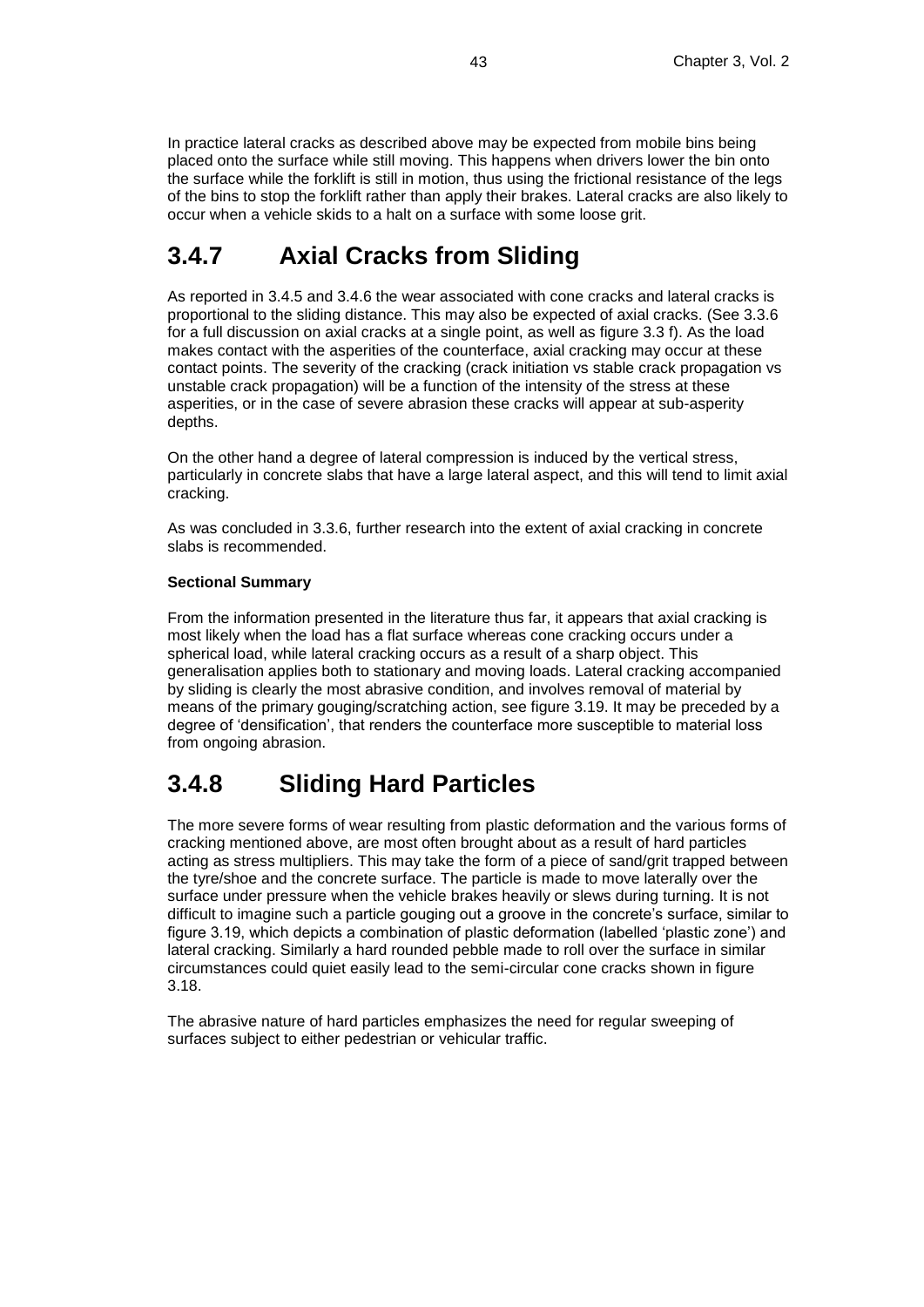## **3.4.9 Shear Failure in Concrete**

From the arguments presented in the foregoing sections, it is evident that a body sliding under a normal load is opposed by a tangential frictional resistance, that in turn is made up of adhesion, deformation and cracking effects. Clearly the severity of these effects determines the degree of both the shear stress and abrasion wear at the points of contact. The average shear stress acting at the interface is the quotient of this frictional resistance and the apparent (i.e. gross) contact area of the load.

i.e.  $s = F / A$  … (3.20)

### **a. Pure and Simple Shear**

A high degree of mechanical interlock may occur where a rough surface is subjected to a load that is also rough. For example a steel studded tire may be considered rough. If such a load slides/skids across a rough surface, *shear* failure may occur even under relatively light normal loads. In the extreme, the applied normal force may be considered negligible relative to the applied shear stress, in which case the distribution of shear stresses on an element at the surface will take on the form of figure 3.20.



**Figure 3.20** Traditional concepts of shear and diagonal tension.

In figure 3.20(a), the applied stress at the surface is resisted by an equal and opposite shear stress at the base of the element. Together they form a couple, resulting in a tendency for the element to strain in a clockwise fashion. The adjoining elements resist this rotation, resulting in vertical shear stresses of equal magnitude but at right angles as shown, thus establishing rotational equilibrium.

These shear stresses may be converted to normal stresses by resolving them into their respective components displaced by 45 degrees. In figure 20 (b) they are shown to act on an element that is also rotated by 45 degrees. Since fracture occurs *either* in the direction of the maximum principle *compressive* stress, or orthogonal to the maximum principle *tensile* stress (**Newman(1997a**), and since *both* these conditions are seen to exist in figure 3.20(b), it follows that 'diagonal cracking' is highly likely to occur as the stress, s, reaches a critical value. Clearly the point at which cracking occurs is related to the tensile strength of the concrete. When such cracks occur at or near the surface, this will accelerate abrasion wear.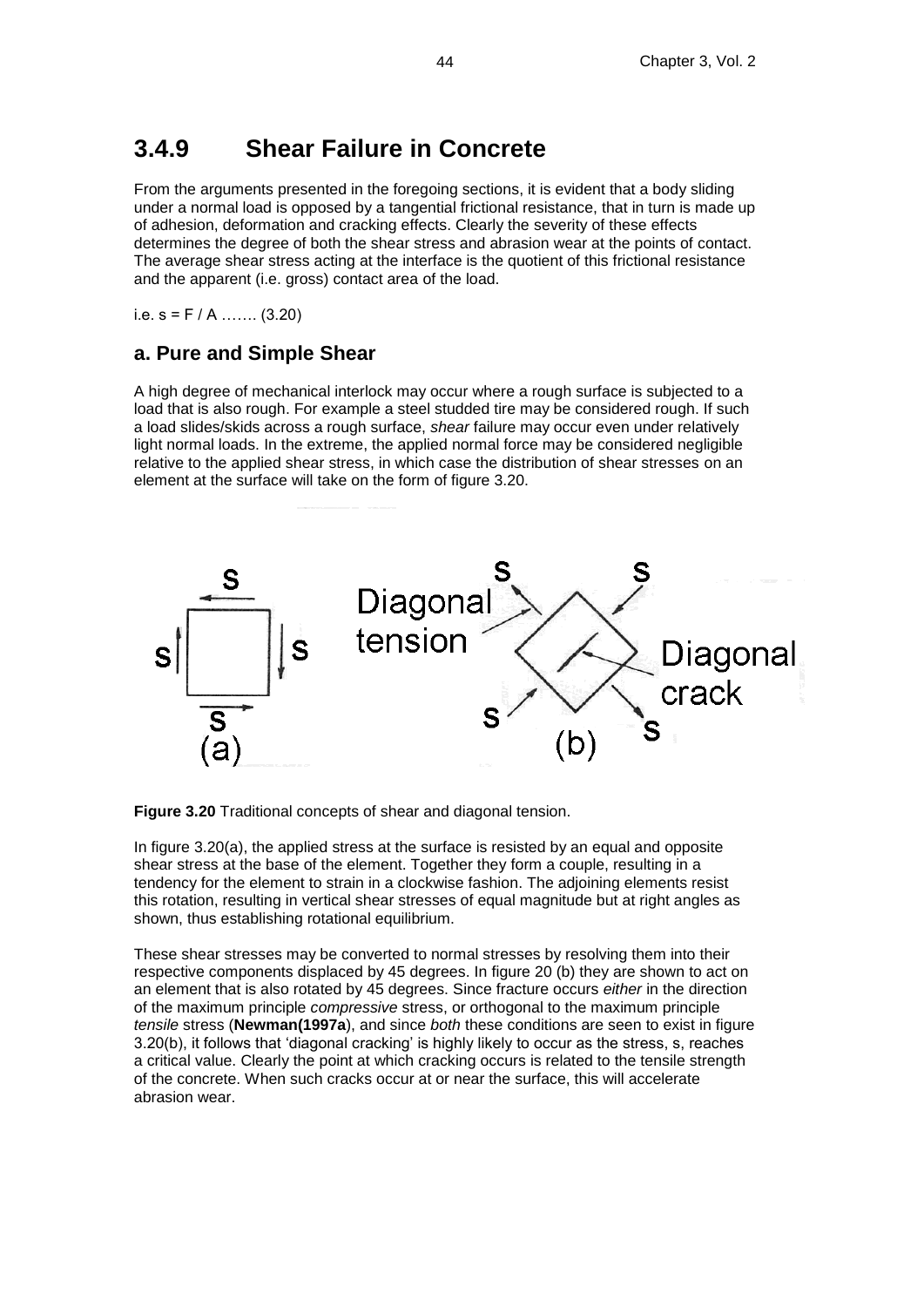#### **b. Combined shear and compression**

The more general case of abrasion occurs when there is *both* shear and compression.

In section 3.3.6.7(b) it was argued that the lateral compression on a concrete element at the surface near the center of a superimposed uniformly distributed load is  $\sigma_x = v \cdot q$  (i.e. equation 3.14) where  $\mu$  is Poisson's ratio, and q is the udl. Clearly this horizontal compression in the concrete retards the development of axial cracks, *and* thereby increases abrasion resistance. However it has also been shown that horizontal compression increases shear strength, as shown in figure 3.21 [Kong(1980)]. This applies except where the compressive stress is almost at ultimate. If for example, the level of compression is in the region of 0,6 f 'c, the ultimate shear strength may be as much as 0,25 f 'c, which is substantially more than the tensile strength of concrete, generally approximated as 0,1 f 'c. Thus for example, a 40MPa concrete with a lateral compressive stress of 24MPa will have an ultimate shear strength of 10MPa, whereas the shear stress would only be about 4MPa without lateral compression.





The principle established here is that a vertical udl induces a lateral stress in the underlying concrete that in turn increases its shear strength. The increased shear strength will be related to fewer deformation and cracking effects and hence less abrasion wear.

However, in terms of expression 3.15 ( $F=\lambda W$ ), increasing the normal load also increases the frictional force, and thus *shear stress*. It may therefore be said that *both* the shear stress and the shear strength are increased by an increased udl. It follows that if the applied shear stress is greater than the shear strength, abrasion wear will occur at a substantially greater rate compared to vice versa. It is not immediately obvious whether the increased *shear strength* will keep pace with the increased *shear stress*. The former follows the parabolic shape of figure 3.21, with an ever decreasing gradient as lateral compression increases, while the latter increases linearly with increasing vertical compression. Once again this aspect will be illustrated in terms of specific examples, see table 3.2 in section '3.5 Common Applications'.

### **c. Bending Stresses**

When a reinforced concrete slab sags in bending under an applied load, the top fibres are compressed. Clearly this also will have the effect of increasing 'f (compression)' and thereby 's', and thus abrasion resistance. If it is assumed that the level of compression is generally limited to 1/3 of the crushing strength, then based on figure 3.21, the shear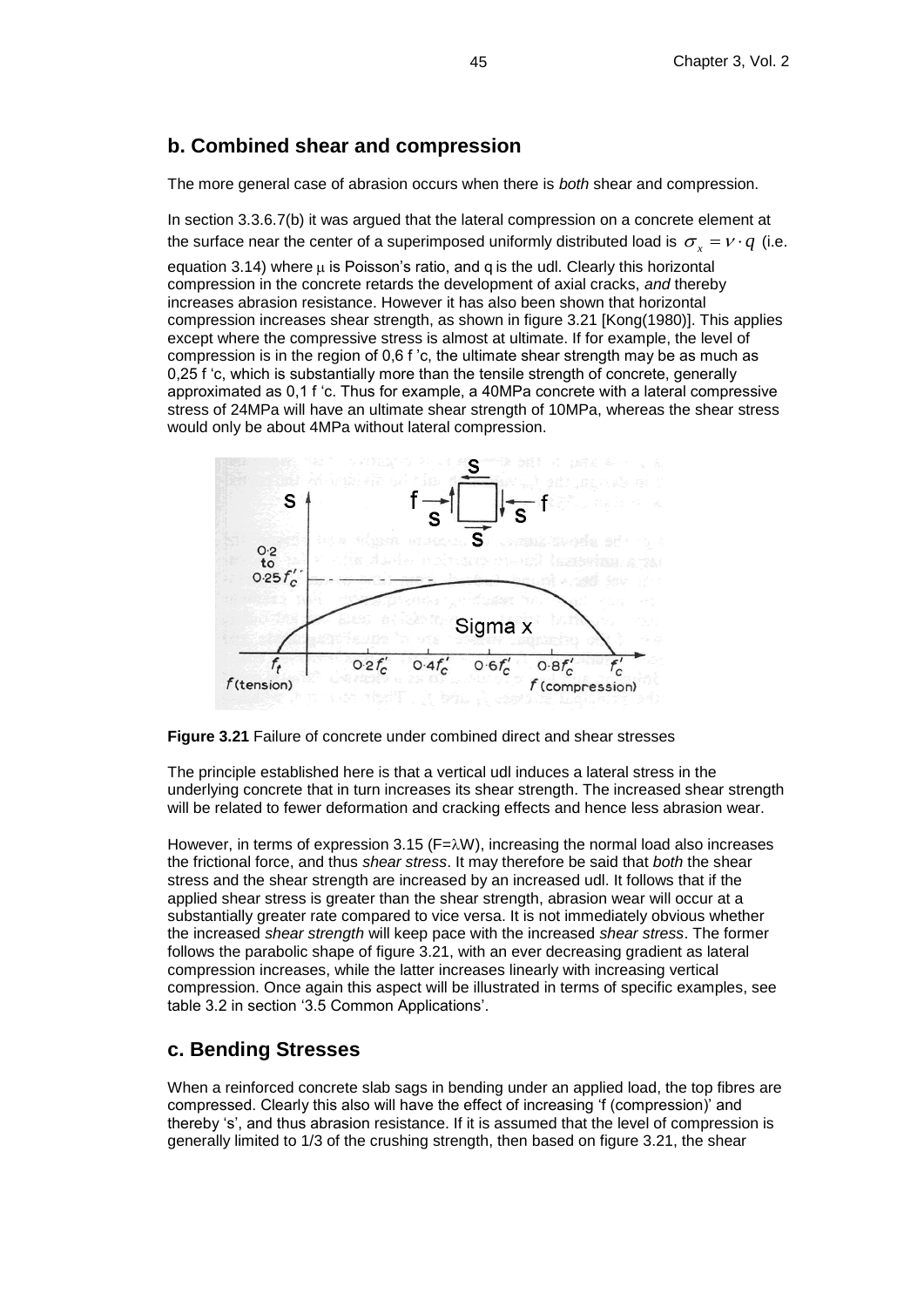strength corresponding to such a load sliding would result in a shear strength of approximately 0,22, a substantial improvement.

# **3.4.10 Other Wear Mechanisms**

Before proceeding to section 3.5, it will be useful to establish two wear mechanisms related to the strength and integrity of the surface:

- *Interfacial wear mechanisms* affect only the topmost fibres of the concrete. This occurs in relatively strong concretes, where the cohesive shear strength of the material is greater than the shear stress at the interface of the two surfaces (induced by adhesion, elastic deformation, plastic deformation etc). The load therefore slides/skids/scrapes over the surface and although the degree of wear will depend on the magnitude of the load as well as the coefficient of friction between the two surfaces, only the topmost surface material in contact with the load is removed in this mode of abrasion. On the scale of asperity abrasion wear, interfacial wear represents the loss of the very topmost material in contact with the load (see figure 3.22), and the contact area,  $A_{net}$ , representing the contact at the asperities remains essentially constant and is clearly less than the total A total.
- *Cohesive wear mechanisms* affect the concrete at a greater depth. In its most severe form, the asperities are levelled, and the area  $A_{total}$  is the full area of the load. These wear mechanisms apply to inferior types of concrete or alternately to sliding under high normal loads. Here the adhesion and mechanical interaction between the applied load and the surface is greater than the cohesive strength of the material, so that the concrete fails at a deeper level. Brittle fracture leading to lateral cracking may also be considered a form of cohesive wear, in that the lateral cracking takes place at some depth into the material. Conversely the very small strains associated with elastic deformation do not result in sub-surface wear, or any wear for that matter.

Note that plastic deformation/densification may be classified either as interfacial or cohesive wear, depending on the severity of the load and the strength of the material



Interfacial and cohesive wear are illustrated in figure 3.22

**Figure 3.22** Illustration of Interfacial and Cohesive Wear occurring at an asperity contact.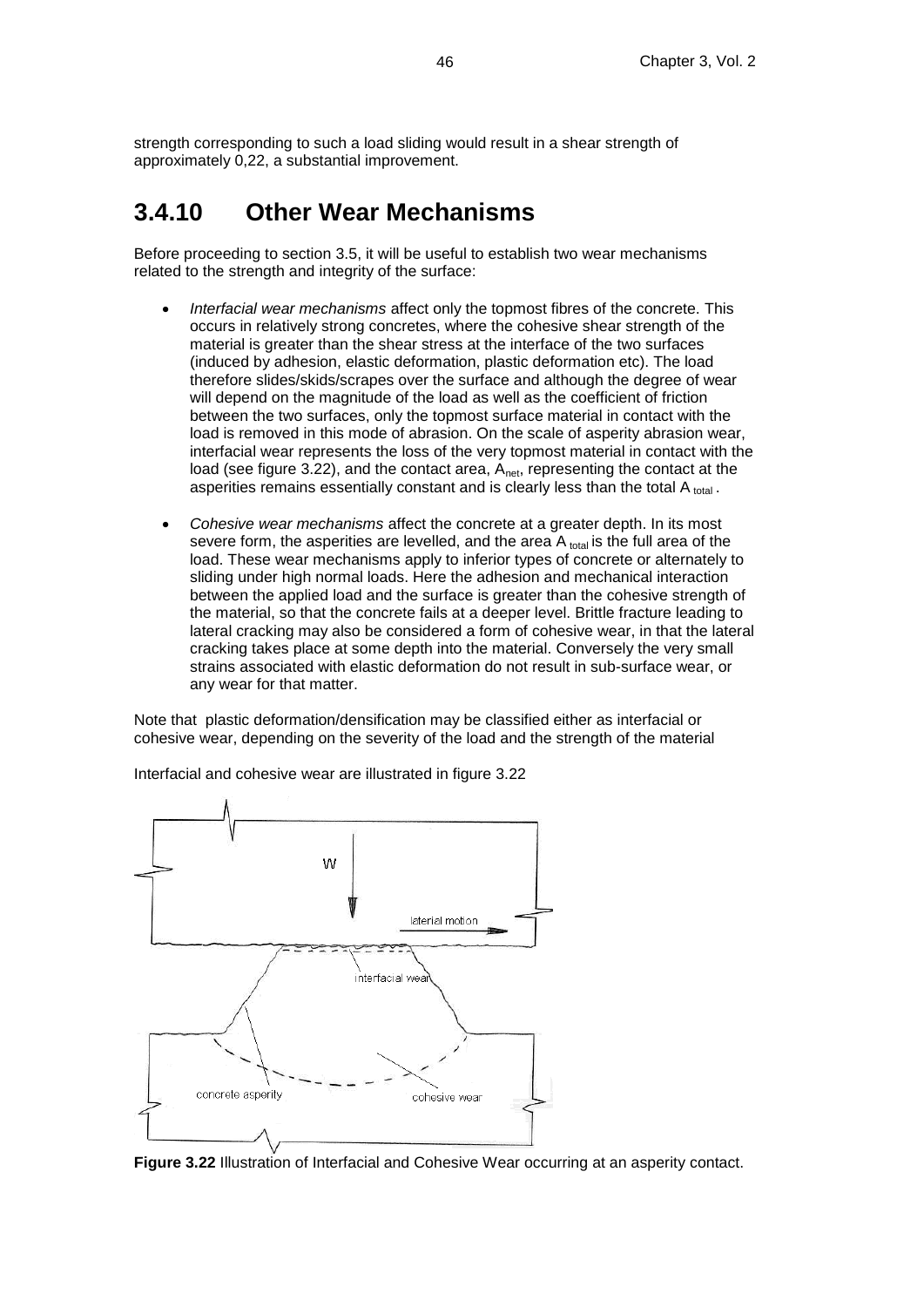# **3.4.11 Other Factors Affecting Shear Strength, Abrasion Resistance, and Abrasion Wear**

It has been shown that horizontal compression in concrete increases its shear strength [e.g. see 3.4.9 (b)].

If it is assumed that the same factors that increase abrasion resistance also increase shear strength, then, from the discussions in chapter 2, and figure 2.2, it is evident that there are many other factors that increase shear strength, including a low w/c ratio, a strong aggregate/paste interfacial zone, liquid surface treatments that harden and toughen the surface matrix, etc.

One aspect that was not discussed that has a definite influence on shear strength, particularly in the post crack zone, is aggregate particle interlock. According to Kong(1980) the mechanisms of shear transfer in a cracked concrete beam may be apportioned as follows:

| $\bullet$ | Aggregate interlock      | $= V_{a(50\%)}$   |
|-----------|--------------------------|-------------------|
|           | • Dowell action          | $= V_{d(20\%)}$   |
|           | • Compression zone shear | $= V_{cz (30\%)}$ |

It is not difficult to visualise how a surface that is already cracked owing to severe shearstress/abrasive-effects will resist loss of further material where the aggregate particles are substantially '*interlocked*'. On the other hand dowel action refers to the contribution to shear strength from the longitudinal tensile reinforcing of a reinforced concrete beam, and has no relevance to abrasion resistance. Finally the contribution of '*compression zone shear'* is noted and ties in with the discussions and general conclusions of 3.4.9.(b).

# **3.4.12 Sectional Summary and Conclusion**

The normal load may adhere to the surface, deform the surface, or even crack the surface, and it is these physical effects that contribute towards a resistance to lateral motion, referred to as friction. The effect of lateral sliding is to 'export' and 'multiply' whatever abrasive effects occur as a result of direct compression. Deformation may be elastic or plastic, while cracking may take the form of semi-circular cone cracks, lateral cracks or axial cracks. The resulting sliding wear may be confined to the immediate vicinity of the contact asperities, in which case it is 'interfacial'. Alternatively the effects of friction may be relatively deep, resulting in 'cohesive' wear. In concrete floors the application of a vertical stress induces lateral compressive stresses that tend to limit the development of axial cracks and increase the shear strength. However, it the frictional force associated with the sliding load is too great, the shear stress will exceed even the 'enhanced' shear strength and cracks will appear. In the following section the various common applications of stationary compression as well as sliding abrasion will be considered, and the 'enhanced' shear strength will be compared with the applied shear stress.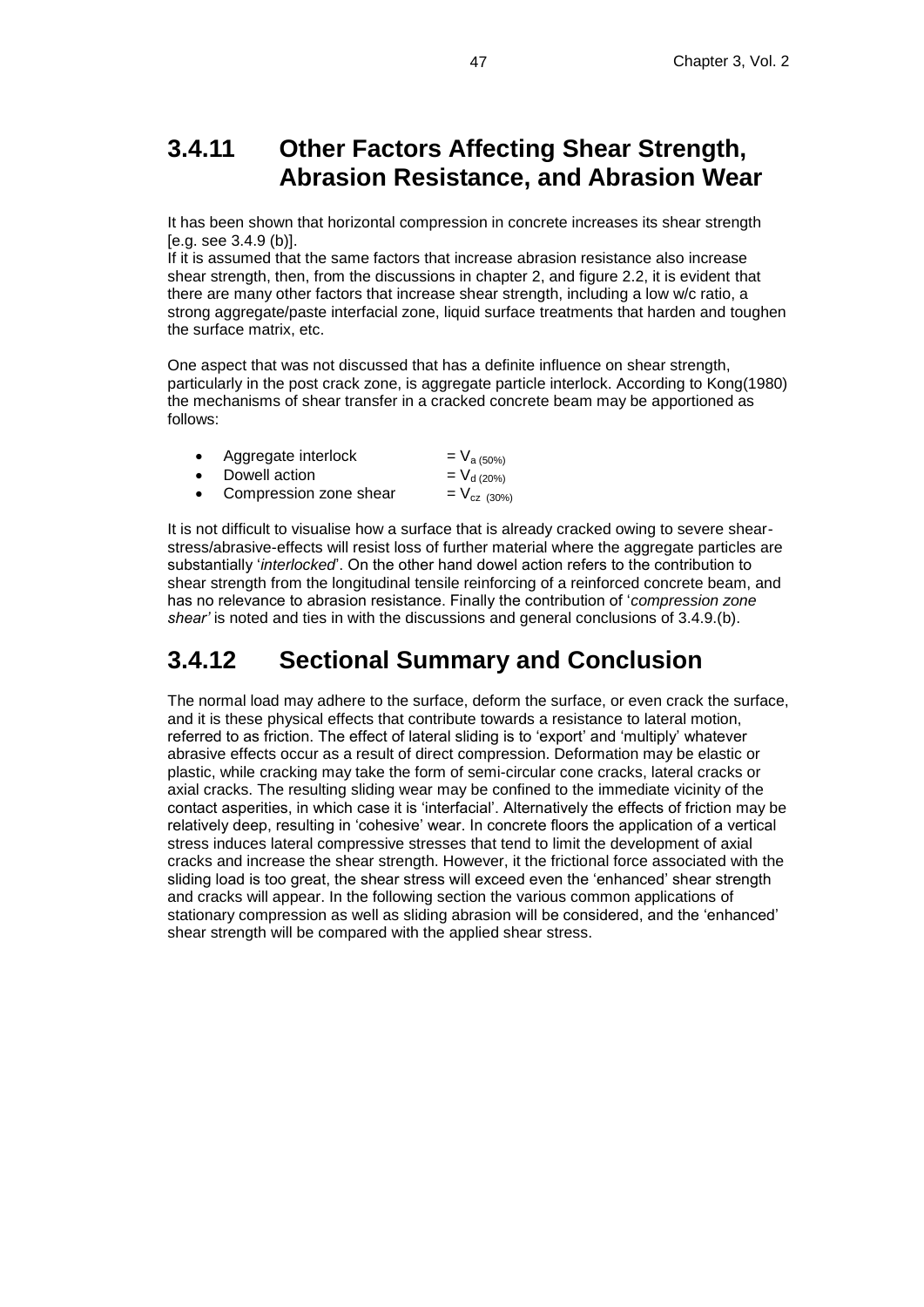# **3.5 Common Applications**

The various modes of physical attack on concrete surfaces have been listed in figure 2.1 as abrasion, erosion, cavitation, and freeze-thaw, while dissolution, leaching, expansion, and alteration are given as a means of chemical attack. Of these, abrasion induced wear may be regarded as the primary source of wear in most industrial floors, concrete roads, and paved areas. The other physical wear mechanisms listed are more applicable to hydraulic applications or cold climates, while the chemical mechanisms listed are not normally a major concern, and are discussed in 2.2.2.3 and 2.2.2.4.

In this context four of the most commonly occurring situations that lead to abrasion will be considered, and each case shall be considered in the light of a 'motionless' load and a 'sliding' load, applying the theory of sections 3.3 and 3.4. The relative severities of the different cases will be evaluated by calculating the applied compression and shear stresses relating to these examples, and comparing them to generally accepted values.

This exercise is finally summarised in table 3.2 which serves as a means of grading the relative severity of the various applications relative to shear stress and consequently abrasion resistance. The outcome of the grading will be considered against generally observed levels of abrasion wear in practice, although this will be according to the writer's subjective point of view. It does nevertheless give some indication of relative severities of various abrasive situations, and the extent that they can be assessed by a combination of theory, calculation and judgement.

The eight cases are illustrated in figure 3.23, and may be summarised as:

- 1 Tyre motionless 2 Heel – motionless 3 Baseplate – motionless 4 Hard particle – motionless 5 Tyre – sliding 6 Heel – sliding
- 7 Baseplate sliding
- 8 Hard particle sliding

Note: The calculations generally assume a concrete with a compressive strength of 40MPa.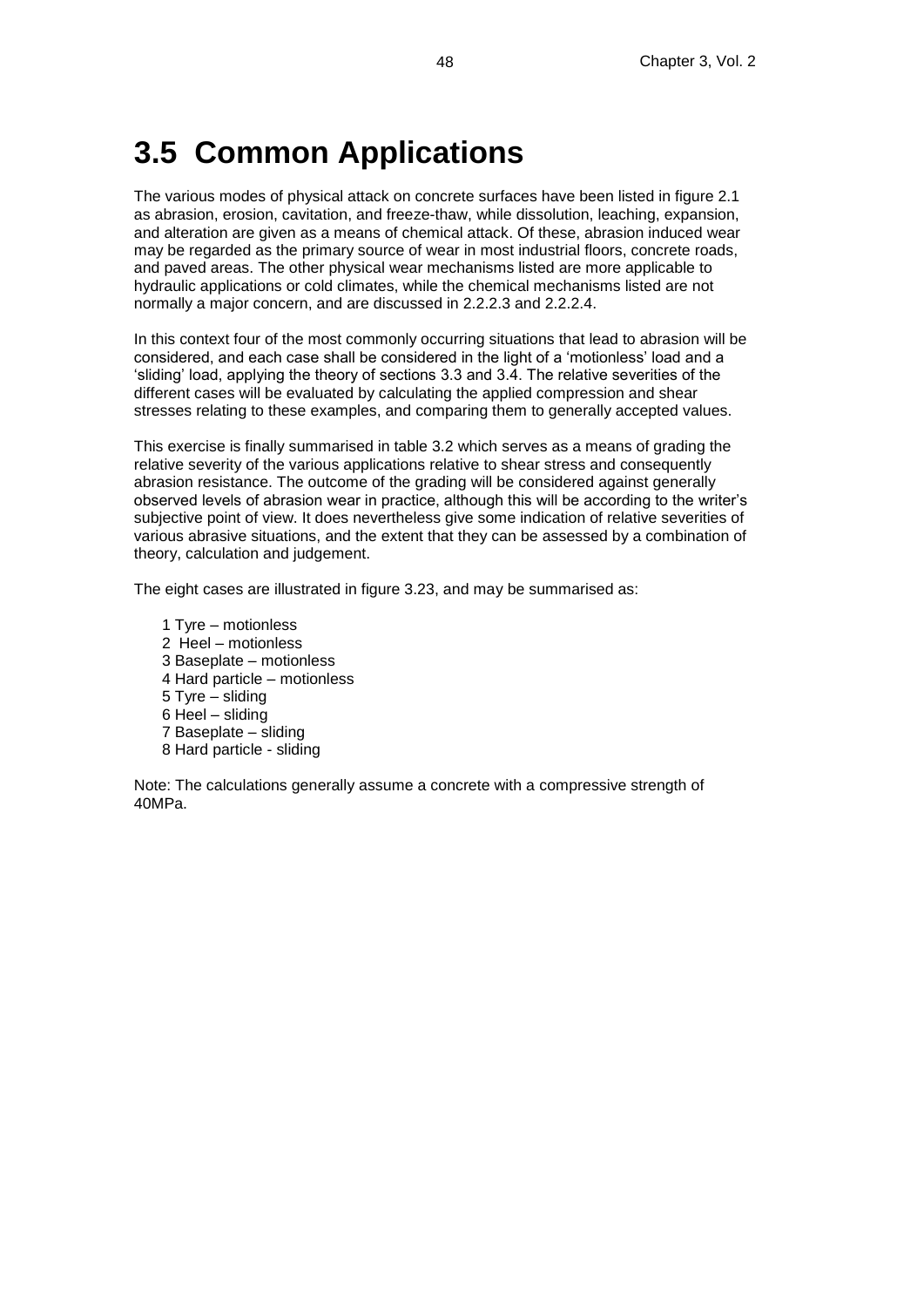

**Figure 3.23** Common modes of abrasion wear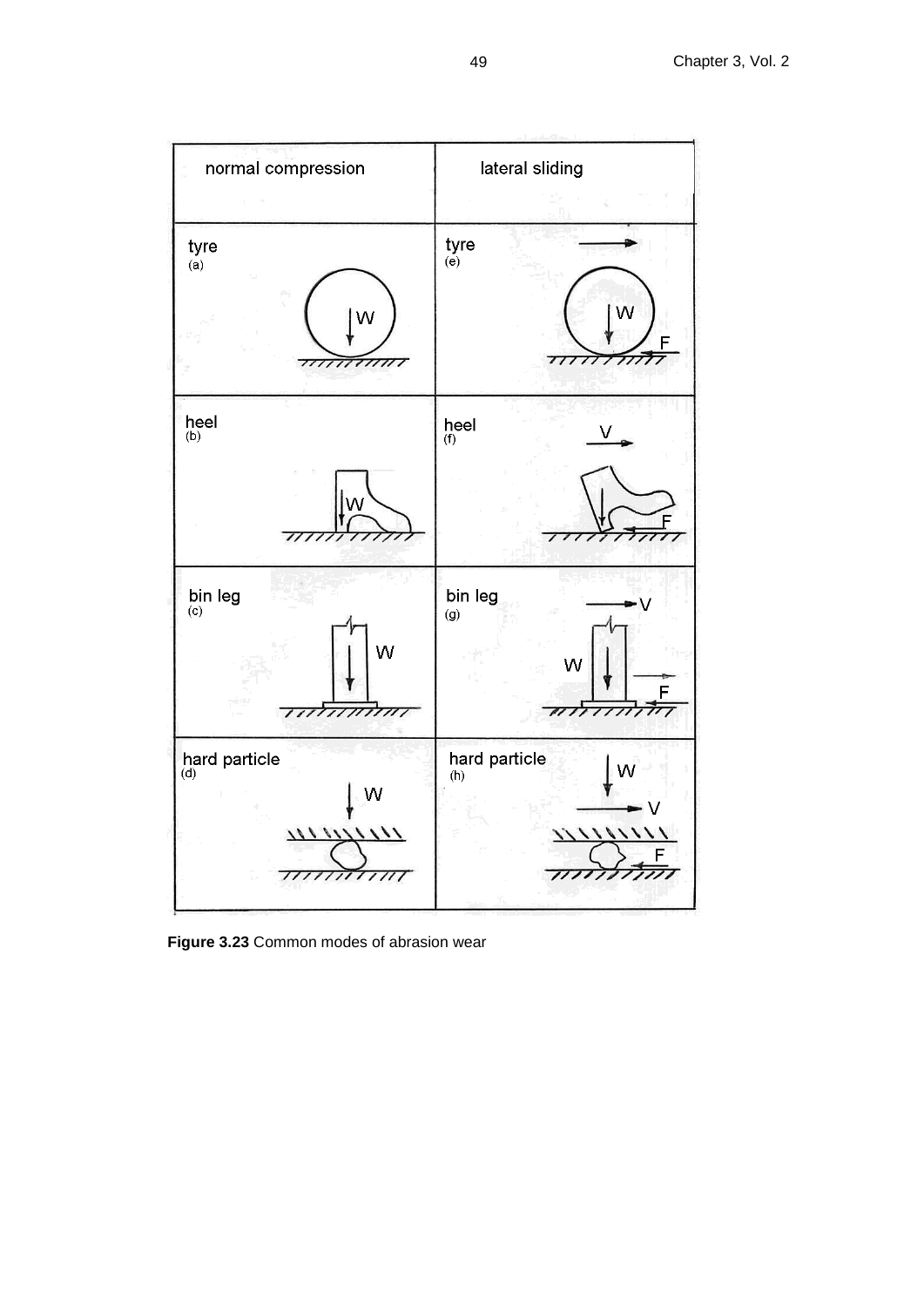## **3.5.1 Applied Loads Consisting of Pure Compression**

#### **1 Tyre - Motionless**

Most concrete surfaces are trafficked by vehicles with pneumatic tyres. This includes major intercity freeways that are heavily trafficked both in terms of number of vehicles per hour and in tonnes per axle. It also includes paved areas in industrial parks, garage forecourts, and on the other end of the scale domestic driveways and garden footpaths, etc.

If the maximum permissible axle load in a truck is 8 tonnes, and there are four tyres on the vehicle, each 200mm in width, inflated to a pressure of 800kPa, then to satisfy vertical equilibrium:

 $W_{mean}$  = pressure x area i.e.  $80000N = 0.8N/mm2 x (4 x 200 mm x L)$ i.e.  $L = 125$  mm where L is the contact length between tyre and road.

Clearly a surface stress of 0,8 MPa is a very low level of compression, even for an average concrete of say 25MPa, and the surface fibres of the concrete will remain well within their elastic limit. Furthermore given that concrete is very much harder than rubber, it is the concrete that will cause wear on the rubber (although very slowly), not vice versa. Concrete freeways around the world, in service for many years, testify to the excellent performance of concrete surfaces subject to pure compression from rolling wheels.

Wheeled traffic however is not confined to pneumatic rubber tyres. Concrete surfaces are also the first choice in most industrial warehouses, where some forklifts are fitted with 'solid' tyres made from a relatively hard synthetic polymer. To obtain an idea of the pressures in this instance it will be assumed that the axle load is 10 tonnes, there are two tyres, each 150mm wide, making apparent contact over a length of 50 mm.

Mean Pressure = Force / area

i.e. Mean Pressure =  $100000N / (2 \times 150mm \times 50mm) = 6,7N/mm2$ .

Although not excessive, this is clearly a considerably higher stress than that applied by pneumatic tyres, and the compressive strength and abrasion resistance of warehouse floors carrying heavy forklifts with 'solid' rubber tyres should be designed with this in mind.

Steel wheeled traffic, which will have a very small contact length, especially where small diameter wheels are used, should be avoided at all costs, unless very lightly loaded.

#### **2 Heel – Motionless**

As in the case of a wheel of a truck, it is possible to estimate the pressures beneath the heel of a 60 kg lady wearing stiletto shoes. Assuming that the nominal area of the heel is 9mm x 9mm, and that all her weight is on the heel of one of her legs at a given point in time, then the nominal pressure on the surface is:

Pressure = Force/area

i.e. Pressure =  $600N / (9mm \times 9mm) = 7,4 N/mm2$ .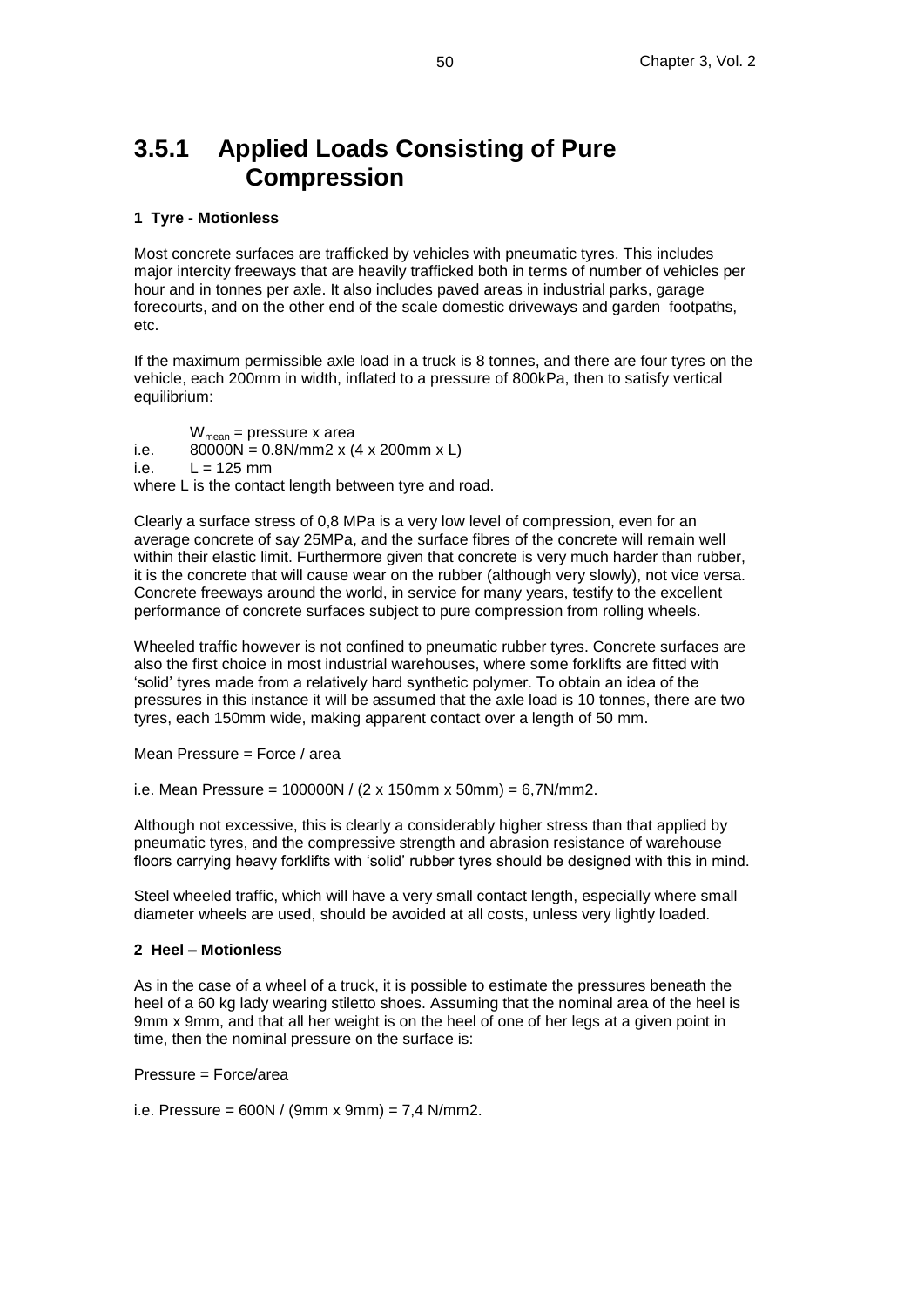Clearly this is considerably more than the pressure beneath a pneumatic tyre, and is comparable with the pressure beneath a 'solid' rubber compound tyre. Neither should it be considered an extreme case, as the initial angle of contact of the heel of an ordinary shoe is such that the area of contact is also very small, and moreover is accompanied by an element of impact. It may be concluded that compressive stresses beneath footwear are not insignificant.

The following discussion serves to show that compressive stresses beneath pedestrian footwear as highlighted above, approaches the crushing strengths of pavers that may even comply with the lower limits of the SABS paving standards. If 10MPa concrete (as determined in a standard 100mm cube crushing test) is moulded into a 50mm high paver of plan area 200mm x 100mm, and is furthermore made with a shallow 10mm wide bevel on the outer circumference of the wearing surface, it will appear to have a compressive strength of 20MPa, and thus still 'conform' to the requirements of the SABS 1058 specification for 'individual' results on concrete pavers. (The average must be '25MPa'). This is the effect of not applying an aspect ratio correction factor and using the net area rather than full plan area of the surface in the calculation. It is hoped that this 1985 specification will be revised by the industry (they are aware of the problem) to ensure that sub-standard concrete, with poor abrasion resistance (see chapter 8 in volume 1 for evidence of  $3^{rd}$  and  $4^{th}$  degree abrasion), is eradicated. Ultimately the additional cost of using a stronger mix and well-controlled processes will improve the image of the industry and increase market share.

#### **3 Baseplate – Motionless**

Warehouses typically have racks for storage of goods. The trend over the last few decades has been to increase the height of the racks resulting in greater mass and therefore high contact loads at the bases. It is essential that these bases are soundly grouted to the concrete floor to prevent excessive pressures. However, some factories have mobile free standing storage bins that are moved by forklift or crane from one area to another. These bins will not have *very* heavy loads, but the possibility of poor baseplate/surface-contact is also much greater. The potential exists for Hertzian cone cracks (see figure 3.8) or alternatively lateral cracks leading to spalling (see figure 3.9). This may occur if the slab is not very even so that contact is made only at a few 'hills', or alternatively where baseplate alignment is poor such that the mass is transferred as a single point load at one corner of the baseplate.

If for example the load at one of the four baseplates is 1 tonne, and if there is poor alignment between the baseplate and surface such that the contact area is 16mm x 16mm, then:

Contact pressure = Force / Area

i.e.  $p = 10000N / (16mm \times 16mm) = 39N/mm2$ 

In these situations even 40MPa concrete is likely to undergo a degree of plasticdeformation/densification/lateral cracking as illustrated in figure 3.9, although the effect of lateral confinement will enhance the load carrying capabilities of the slab.

#### **4 Hard Particle – Motionless**

Even if there is good base plate alignment and surfaces are level, the presence of grit beneath movable storage bins allows for extremely severe abrasion wear on surfaces.

This may be illustrated by considering a hard particle of contact area 5mm x 5mm beneath a load of 1000kg. Once again:

Contact pressure = Force / Area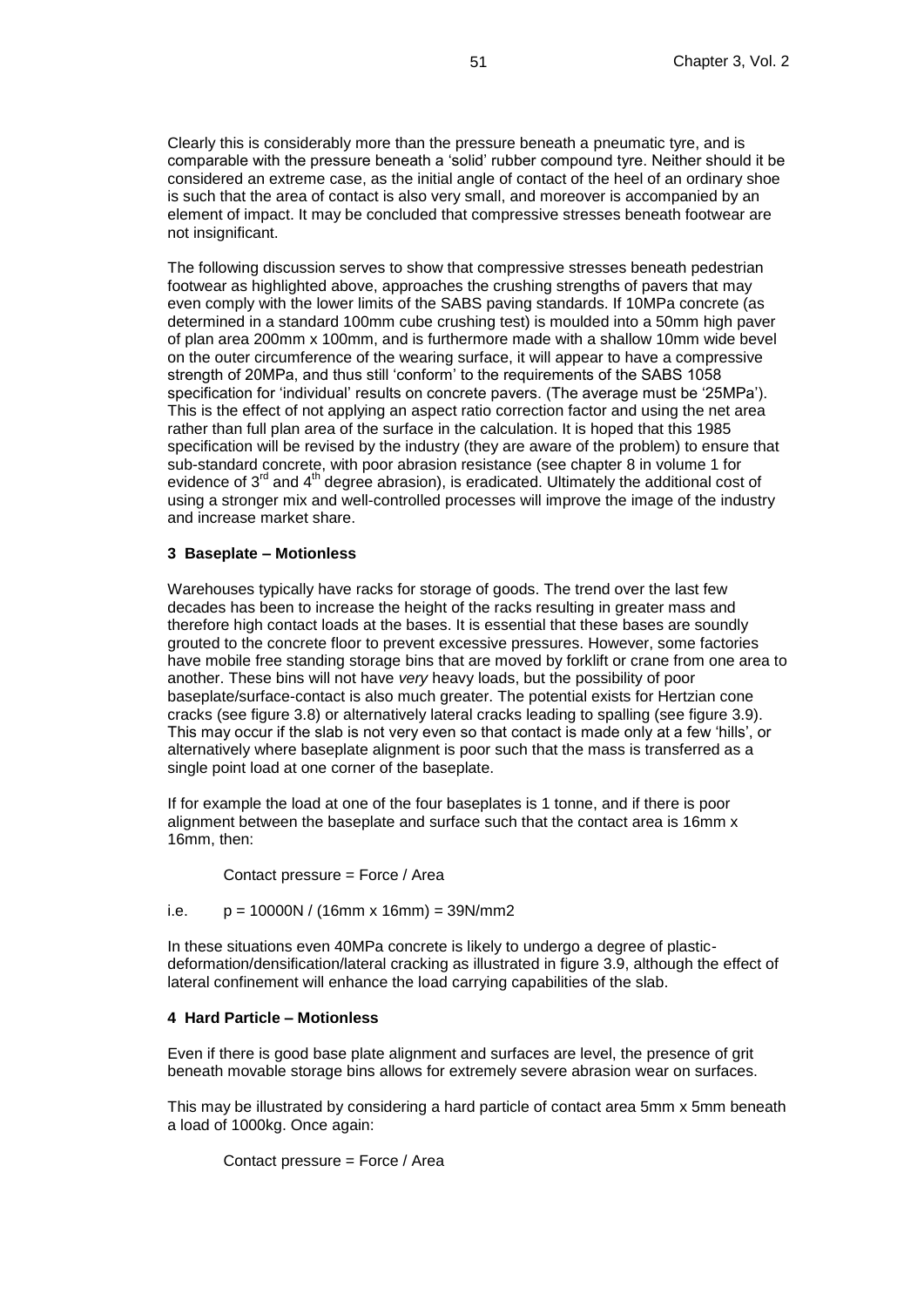i.e. i.e.  $P_{mean} = 10000N / (5mm \times 5mm) = 400N/mm2$ 

Localised compression at this level will result in severe localised crushing and loss of material.

Similarly large pressures and crushing effects are possible with grit beneath a vehicles tyre.

What may not be so apparent is that a grain of sand on a pedestrian sidewalk can be equally abrasive. If the area of contact is  $4mm^2$ , and a person of mass 70kg steps on this particle, then:

 $P_{mean}$  = Force / Area = 700 / (2x2) = 175 N/mm<sup>2</sup>

This clearly exceeds the compressive strength of the concrete, and loss of material by means of the plastic-deformation/densification/lateral-cracking process (illustrated in figure 3.9) is virtually assured.

Alternatively, assuming loading conditions that are not quite as severe, so that the surface responds elastically, Herzian cone cracks may appear if  $\sigma$  Hertz cone crack > tensile strength of the concrete.

To demonstrate this the foregoing illustration may be slightly modified, such that a small child of mass 7.5 kg steps on a spherical piece of hard grit that has a radius of 2mm. By applying expressions (3-1) and (3-2) and making the assumptions  $E_{\text{concrete}} = 40 \text{ GPa}$ ,  $E_{\text{crit}} =$ 120 GPa,  $V_{concrete}$  = 0,22 and  $V_{grit}$  = 0.15, then the radius representing the contact circle between the spherical grit particle and the concrete counterface is,  $a = 1,0$  mm.

i.e. 
$$
\frac{1}{E} = \frac{1 - 0.22^2}{40} + \frac{1 - 0.15^2}{120}
$$

i.e. E = 31,3 GPa

and

$$
a = \left(\frac{3.75.2}{4.31300}\right)^{1/3} = 1.0 \text{ mm}
$$

Now applying expression (3-3), and (3-7) the compressive stress  $P_{mean}$  is 24MPa, while the Hertzian tensile stress acting at the radius a is 13,4 MPa. As this exceeds the tensile strength of most commercial concretes, Hertzian cone cracks may be expected.

i.e. 
$$
p_{\text{mean}} = \left(\frac{75}{\pi \cdot \{1\}^2}\right) = 24 \text{ MPa}
$$

and  $\,\sigma$  <sub>max Hertzian tensile stress</sub> = (1-2.0,22)24 = 13,4 MPa.

However these cracks do not generally lead to loss of material [Hutchings(1992)], and the concrete directly beneath the particle will still be in a state of *elastic* compression (for P<sub>mean</sub>) =24 MPa and assuming say a 50 MPa concrete).

It may be concluded that a hard particle under a relatively *light* load can easily lead to Hertzian cone crack development, which is not generally associated with wear, whereas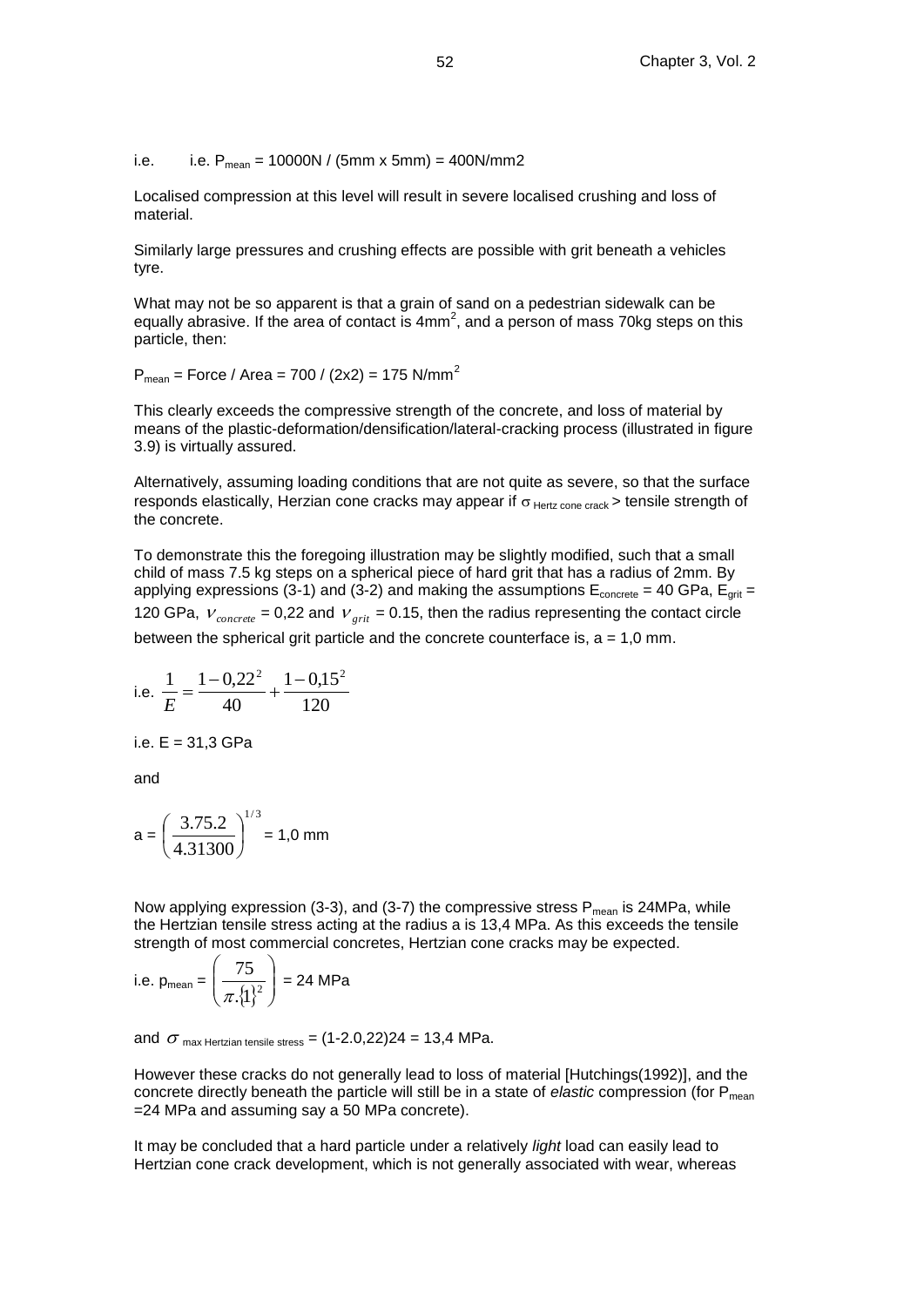the very high compressive stresses associated with concentrated *moderate* loads will lead to localised crushing (associated with various forms of cracking, such as lateral and axial lateral cracking, and this *is* associated with loss of material.

The high stresses associated with concentrated loads explain why inferior quality paving blocks degenerate very quickly. Once loose particles of aggregate are free of the matrix, they act as stress accelerators, and the demise of the surface thereafter is rapid.

# **3.5.2 Applied Loads Consisting of Lateral Sliding**

Having considered the effects of pure compression on motionless objects, attention is now focussed on situations where the element of lateral sliding is introduced. The corresponding frictional resistance will stem from a combination of adhesive effects, elastic deformation, plastic deformation, and various forms of cracking. In fact all the mechanisms of wear resistance indicated in figure 3.3 (with lateral sliding added) are likely to apply to a greater or lesser measure. At the same time it should be expected that the shear strength of the surface will be enhanced by lateral compressive stresses that are induced by the normal stresses associated with the applied shear stress (explained in section 3.4.9.(b)). This and other effects are summarised in the next section, 3.5.3.

### **5 Tyre – Sliding**

Tyres slide/skid on the surface during:

- deceleration, especially rapid deceleration accompanied by classical skidding
- acceleration, especially rapid acceleration where tyres are made to spin
- turning/slewing movements during parking and cornering

The affects of this sliding is considered here under clean-surface condition where 'hard particle effect' does not play a part (this is dealt with in '8 Hard particles – skidding'.

#### **(a) Pneumatic tyre**

Figure 3.23 (e) shows a rubber tyre under normal load W skidding over a concrete surface. It is resisted by a tangential frictional force, F equal to the W**.**. The frictional force imparts an average shear stress,  $s_{mean}$  to the concrete, such that:

 $s_{\text{mean}} = W \mu / A$  where s is the shear stress, and A is the gross area. Using the example given in '1 Tyre - Motionless', and assuming  $\mu$  is 0,4 for a rubber/concrete interface, this shear stress may be calculated as:

 $S_{mean} = (80000 \text{ N}) \times 0.4 / (4 \times 200 \text{ mm} \times 125 \text{ mm}) = 0.32 \text{ N/mm}.$ 

Reynolds(1972) tables a *permissible* shear stress of 0,7 MPa for a nominal mix of 1:2:4. The stress level of 0,32 MPa is thus below the 'cohesive' shear strength of the concrete. Therefore, whatever wear effects do occur will be 'interfacial'.

#### **(b) Solid rubber tyre**

Concrete surfaces subjected to skidding *solid* rubber tyres are still likely to experience only interfacial wear. Again using the example for solid tyres from section '1 Tyre – motionless', the maximum shear stress may be calculated as:

 $s_{mean} = (100000 \text{ N}) \times 0.4 / (2 \text{tyres} \times 150 \text{mm} \times 50 \text{mm}) = 2.67 \text{ MPa}$ . This is clearly an order of magnitude higher than that of pneumatic tyres and raises some concern in terms of failure. It is however a classical case of the simultaneous application of shear and compression working, and therefore improved shear strength may be expected. It was shown in '1Tyre – motionless' above that the equivalent compressive strength was 6.7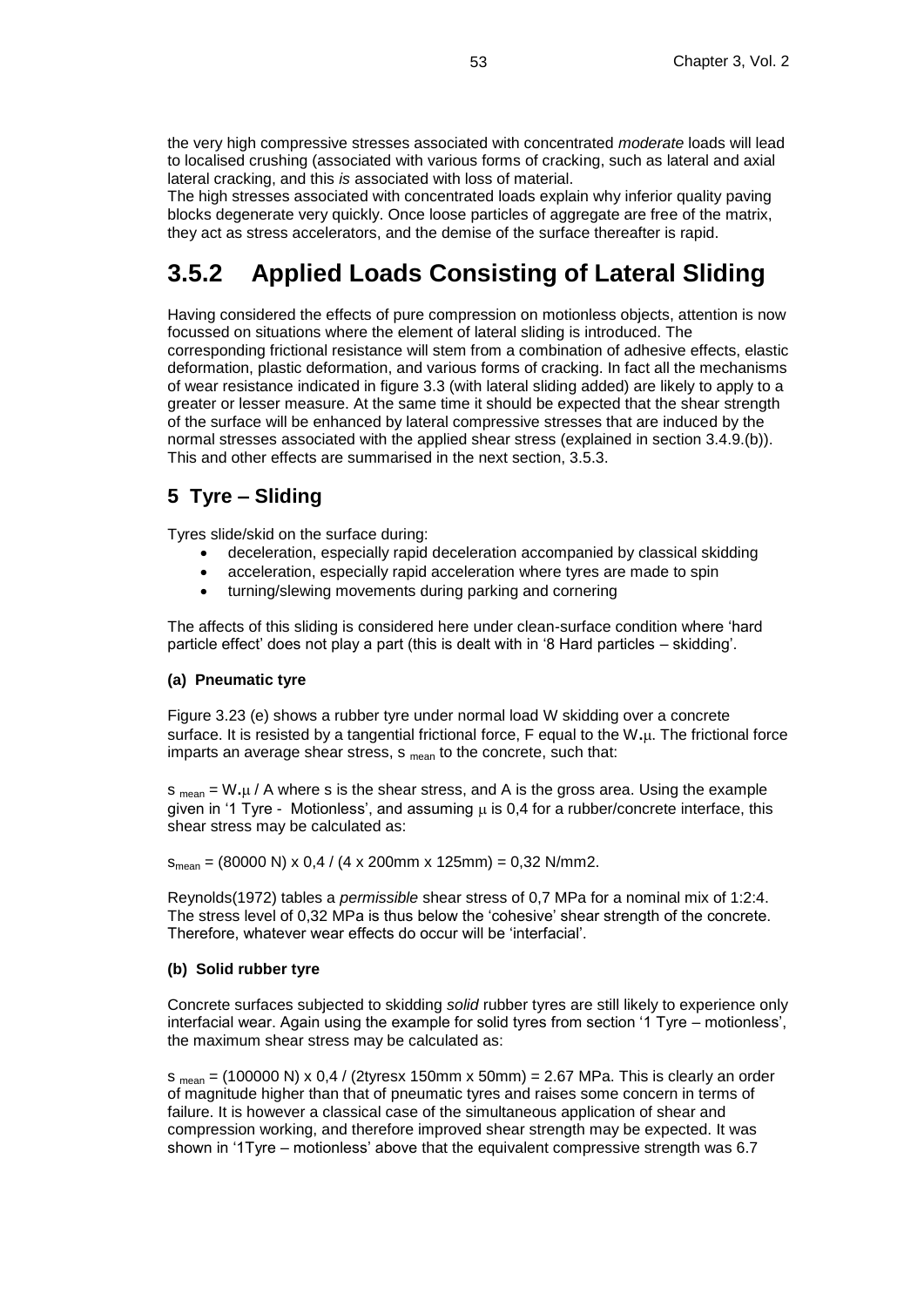N/mm2, and therefore for a 40 MPa concrete the relevant ratio is  $6.7/40 = 0.17$  f'c. Figure 3.21 indicates that at this level the shear strength, s, is approximately 0,16 f'c , or 6,4 MPa. This demonstrates the benefits of compression-enhanced shear strength, since without it the shear strength would be of the order of 4 MPa.

The absence of damage to clean concrete floors in warehouses across the country that are typically trafficked by forklifts fitted either with pneumatic tyres or 'solid' tyres is thus accounted for.

### **6 Heel – Sliding**

A slight amount of tangential sliding or 'skid' occurs when a heel of a shoe is placed on the surface during walking. Figure 2.23 (f) indicates that as it slides, it is resisted by a tangential frictional force, F, equal to the W  $x \mu$ . This imparts a shear stress, s, to the concrete, such that:

 $s = \mu W / A$  where A is the gross area. Using the example given in '2 Heel - Motionless', and assuming  $\mu$  is 0,4 for concrete/polymer surface interaction, then the shear stress may be calculated as:

 $s = (600 \text{ N}) \times 0.4 / (9 \text{mm} \times 9 \text{mm}) = 3 \text{ N/mm}$ 

Once again the simultaneous application of shear and lateral compression applies in this example, and improved shear strength can be expected. It was shown in '2 Heel – motionless' that the equivalent compressive strength was 7,4 MPa, and therefore for 45 MPa strength concrete pavers, formally specified in Australia in MA20(1986) prior to the introduction of AS/NZS 4456(1997) (which specifies flexural strength), the 'enhanced' shear strength can be determined by the ratio  $7,4/45 = 0,164$  f'c. Figure 3.21 indicates that at this level the shear strength, s, is approximately 0,16 f'c or 7 MPa. The MA20 paver specification is meaningful to use here as an illustration since it allows the full plan area, and makes correction for aspect ratio.

(On the other hand, if the equivalent '10 MPa' concrete of SABS 1058 is used, the enhanced shear strength will be determined by the ratio of approximately  $7MPa/10MPa =$ 0,7 f'c. Figure 3.21 indicates a corresponding shear strength 0,24 f'c = 2,4 MPa).

Clearly the applied shear stress of 2.8 MPa is significantly lower than the shear strength of 7 MPa for pavers made to the former Australian standards, but it is higher than the shear strength of 2,4 MPa for pavers that only just comply to SABS. An obvious but very important conclusion arising out of this is that shear-strength/abrasion-wear in pavers subjected to footwear may or may not be excessive depending on the quality of the pavers.

Although the example may be regarded as extreme (60kg lady walking in stiletto heeled shoes), excessive wear in paving blocks in shopping malls and sidewalks, particularly where traffic is funnelled, has resulted in excessive wear. This was one of the primary motivations for the Australians including an abrasion test in their national standard.

### **7 Baseplate – Sliding**

Some forklift drivers have a braking technique that involves lowering the movable storage bin onto the ground before at a standstill. The baseplates scrape on the surface under their full load, propelled by the combined momentum of the bin and coasting forklift. It was shown in '3 Baseplate – motionless' that contact compression of up to 39 MPa is possible resulting in deformation/cracking effects, and clearly these effects will be duplicated wherever the load goes, with the potential for rapid abrasion wear, both in terms of light scratches related to plastic deformation/densification and deep gouging related to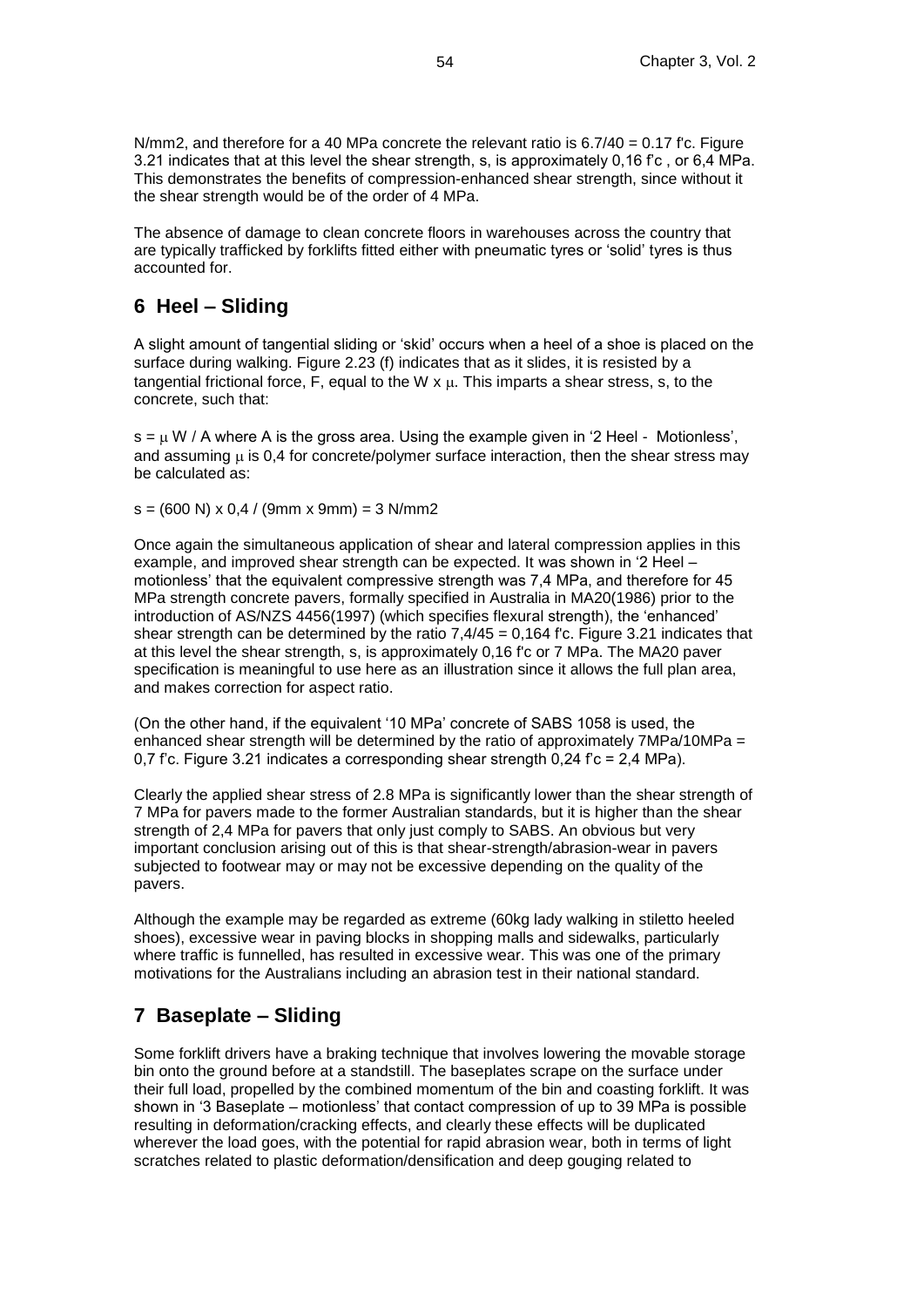cracking. Cracking may take the form of semicircular cracking as illustrated in figure 3.18 or lateral cracking as illustrated in figure 3.19, the former associated with blunt contacts, the latter with concentrated contacts. Axial cracking may also occur from the high compression.

Figure 2.23 (g) indicates that as the baseplate skids, the normal load W is once again resisted by a tangential frictional force, F, equal to W x  $\mu$ , resulting in a shear stress s =  $\mu$ W / A, where and A is the gross area of the baseplate. Adapting the case '3 Baseplate -Motionless' to sliding, and assuming  $\mu$  is 0,3 for concrete/steel surface interaction, then the shear stress may be calculated as:

 $S_{mean} = (10000 \text{ N}) \times 0.3 / (16 \text{mm} \times 16 \text{mm}) = 11.7 \text{ N/mm}$ 

In this case the ratio of actual compressive stress to compressive strength is  $39/40 \not\subset 1f$  'c and figure 3.21 shows that in this zone the shear strength arising out of the horizontal compression is virtually zero. (Qualitatively his makes sense, as concrete that is failing in compression will have minimal shear strength).

Thus it may be expected that a shear stress of 11.7 MPa will plough/scrape a significant groove into a concrete that is locally at a point where it has virtually no shear strength. The example is extreme but does illustrate the need for care in manufacturing equipment, and ensuring smooth surfaces.

### **8 Hard Particle – Sliding**

#### **(a) Grit under base-plate**

The presence of a hard particle below the baseplate will have very severe gouging effects if the load is made to slide. Assuming a contact area of 5mm x 5mm beneath a load of 1000kg (see '4 – Hard Particle – motionless') vertical compression was shown to be 400 MPa. This translates to a shear stress of 160 MPa ( $\lambda = 0.4$ ). The expected mode of failure will likely resemble 3.19, and lateral cracks are likely to be extensive. Interfacial wear will be insignificant relative to cohesive wear.

### **(b) Grit under man**

Similarly grit or sand beneath tyres or footwear is also very abrasive. In an earlier example ('4b') for a motionless pedestrian weighing 70 kg who is standing on a particle of sand of contact area 2mm x 2mm the contact pressure was shown to be  $175$  N/mm<sup>2</sup>. Figure 2.23 (h) indicates that as the sand particle skids, the normal load W is again resisted by a tangential frictional force, F, equal to W  $x \mu$ , resulting in a corresponding shear stress s  $_{mean} = \mu W / A$ , where A is the contact area between sand particle and concrete. Assuming  $\mu$  is 0,4 for concrete/grit interaction, the maximum shear stress may be calculated as:

 $s_{max}$  = (700 N) x 0,4 / (2mm x 2mm) = 70 N/mm<sup>2</sup>

Once again no shear strength enhancement will be achieved under a regime such as this where localized crushing effects are so severe. The example is not extreme.

### **(c) Grit under child**

Even if the person stepping on the grit was half the weight, i.e. 35kg, shear effects would still meet with virtually no resistance from the locally crushed concrete. This again illustrates the need to keep concrete surfaces well swept.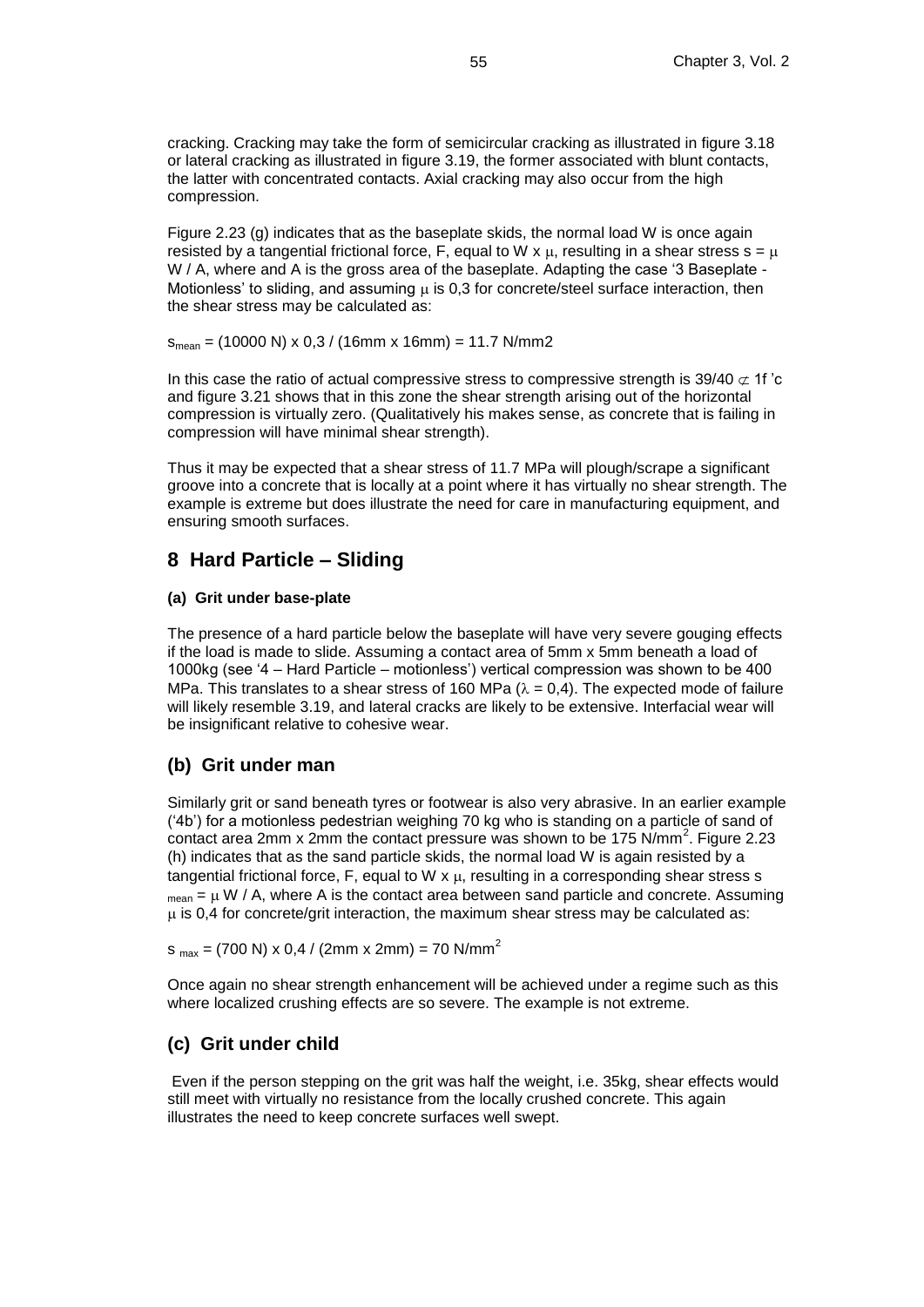### **3.5.3 Effectiveness of Lateral Compression**

**Remarks on Table 3.2:** Table 3.2 considers the vertical stress at a defined distance, z, beneath the center of the rectangular loads described in 5(a) through 8(c). The distance z is arbitrarily taken as the depth beneath the surface where the vertical stress is equal to 98% of the surface pressure, q. The analysis is based on Bousinesq's equation [see expression (3-9)], and is adapted to expression (3-21) for a uniformly distributed load, q, applied to a rectangular area with sides a and b, see figure 3.24.



Figure 3.24 Stresses on an element beneath the corner of a quadrant having sides a and b, which subject to a uniformly distributed load, q. [Cernica(1982), pg181]

Note that the application of expression (3-21) has been simplified by relating  $\sigma_z^{\vphantom{\dagger}}$  to the

ratios m=a/z, n=b/z, such that  $\sigma_z$  = q.f<sub>z</sub>(m,n), where f<sub>z</sub>(m,n) may be obtained from tables set out in Cernica(1982). Note that q is obtained by dividing the load acting on the quadrant by that area, i.e.  $q = W/(a.b)$ .

However, this expression applies to only one quadrant of the rectangles of 5(a) through 8(c), and furthermore the stress pertains to the vertical line beneath the corners. Therefore to obtain the vertical stress at the center of rectangles which in effect have sides of 2.a and 2.b, the stress given by expression (3-21) must be quadrupled.

No formulae are given for  $\sigma_Y$ , and  $\sigma_X$ , but logically these values may be assumed to be equal to the product of Poisson's ratio and the vertical stress at that depth, i.e.:

 $\sigma_Y = \sigma_X = V \cdot \sigma_Z$ ....... (3.14)

for elements that are more to the centre of the applied load and relatively close to the surface.

Table 3-2 shows the influence of the area of the applied load on the depth of the vertical stress. The smaller a or b is, the smaller z is. It is logical that the vertical stress for an applied load with a small surface contact area is only at a level of 98% at depths very close to the surface. Nevertheless, even for the grain of sand of dimensions 2mm x 2mm (see cases '4 and 8 - grit under man'), the 98% level is 0,3mm, and in terms of the slow rate of wear that is typical with say 'mild' abrasion, this may be considered reasonably *deep*. Furthermore horizontal compression operating in this zone would have a positive effect on increasing the shear strength.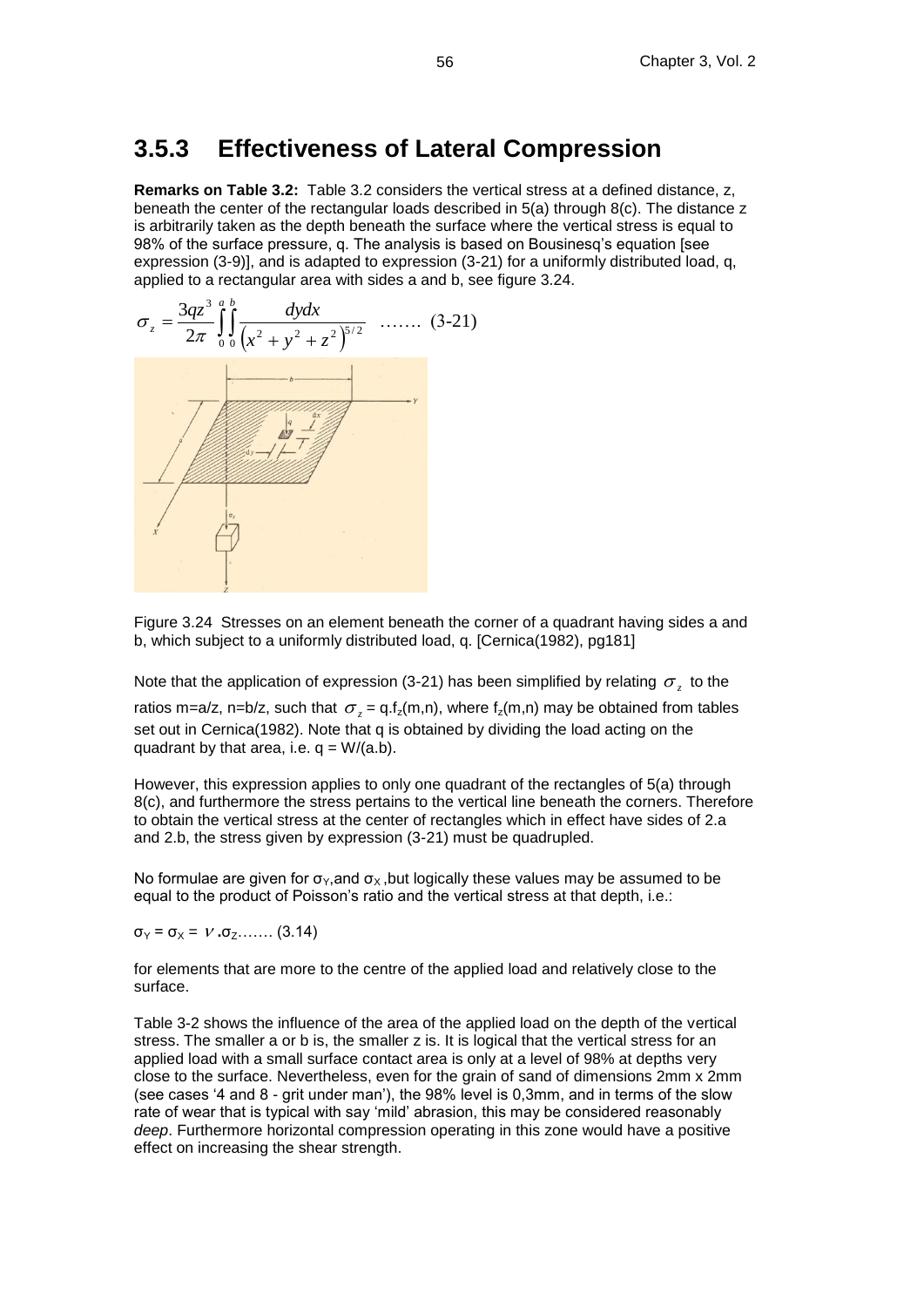The following may be concluded from Table 3.2:

- (a) The shear strength is generally enhanced (see s<sub>enhanced</sub>) by horizontal compression, to a level above the nominal shear strength of 0,1 f 'c (no horizontal compression), and this increases abrasion resistance. For example the enhanced shear strength of '6 ladies heel' may be seen to be 5MPa rather than the nominal un-enhanced 4MPa.The level of enhancement is somewhat limited by a relatively low Poisson's ratio, which was taken as 0,22 in Table 3.2, which is a typical value for concrete.
- (b) Abrasive loads and stresses can vary very substantially in magnitude (i.e. from 0,8MPa to 400 MPa). Generally the high stresses apply to the loads that have small contact areas. In such cases there is no benefit from lateral compression, since clearly lateral compression cannot build up where concrete is already crushed.
- (c) Attaining stresses as high as 400MPa is based on the assumption that the abrasive will itself not break down under these high compressive stresses, and furthermore that it is significantly harder than the concrete counterface. In practice however, the grit is generally no harder than the aggregate, and may even be softer, if the concrete is made from andesite aggregate. In such cases abrasionwear related crushing will be limited to areas where paste is exposed.
- (d) The rate at which the vertical stress on an element dissipates is a function of the area of the udl. In the examples cited the depth at which the stress on an element is 98%-of-the-vertical-surface-stress varies from 0,3mm for '8 – grit under a man' to 20mm for '5- pneumatic tyre of a truck', the difference clearly being related to the area of the applied load.
- (e) The order of severity of the applied shear stresses,  $s_{mean}$ , is as follows:
- 8(a) grit under baseplate
- 8(b) grit under man
- 8(c) grit under child
- 7 baseplate
- 6 ladies heel
- 5(b) solid rubber
- 5(a) pneumatic rubber

#### **Correlation between observed abrasion and above stated 'order of severity'**.

Since  $s_{mean} = V \cdot q$ , it is evident that the greater the applied stress at the surface the greater is the shear stress. Furthermore it is also evident that  $s_{mean}$  generally decreases with increasing softness of 'abrasive'. The slight wear witnessed on concrete freeways that are free of grit and that have been subjected to heavy traffic over many years confirms that 5(a) should be at the bottom of the 'severity' list given above. On the other hand rapid abrasion may be seen on concrete surfaces where grit has accumulated. This is very evident in the 'fourth degree abrasion' grit-covered-pavers outside the factory entrance, subjected to heavy vehicles braking and slewing, see figure 8-44 of volume 1.

Although both the freeway and the factory entrance are traversed by the some heavy trucks, the latter has a very high q relative to the former as a result of the grit's stress multiplier effect (discussed in 3.3.7).

The shear stress corresponding to sliding solid tyres and sliding ladies stiletto heels falls within the shear strength of 40MPa concrete, particularly where it is 'enhanced', as shown in table 3-2. On the other hand, where inferior concrete is used, these abrading mediums have been known to cause significant abrasion.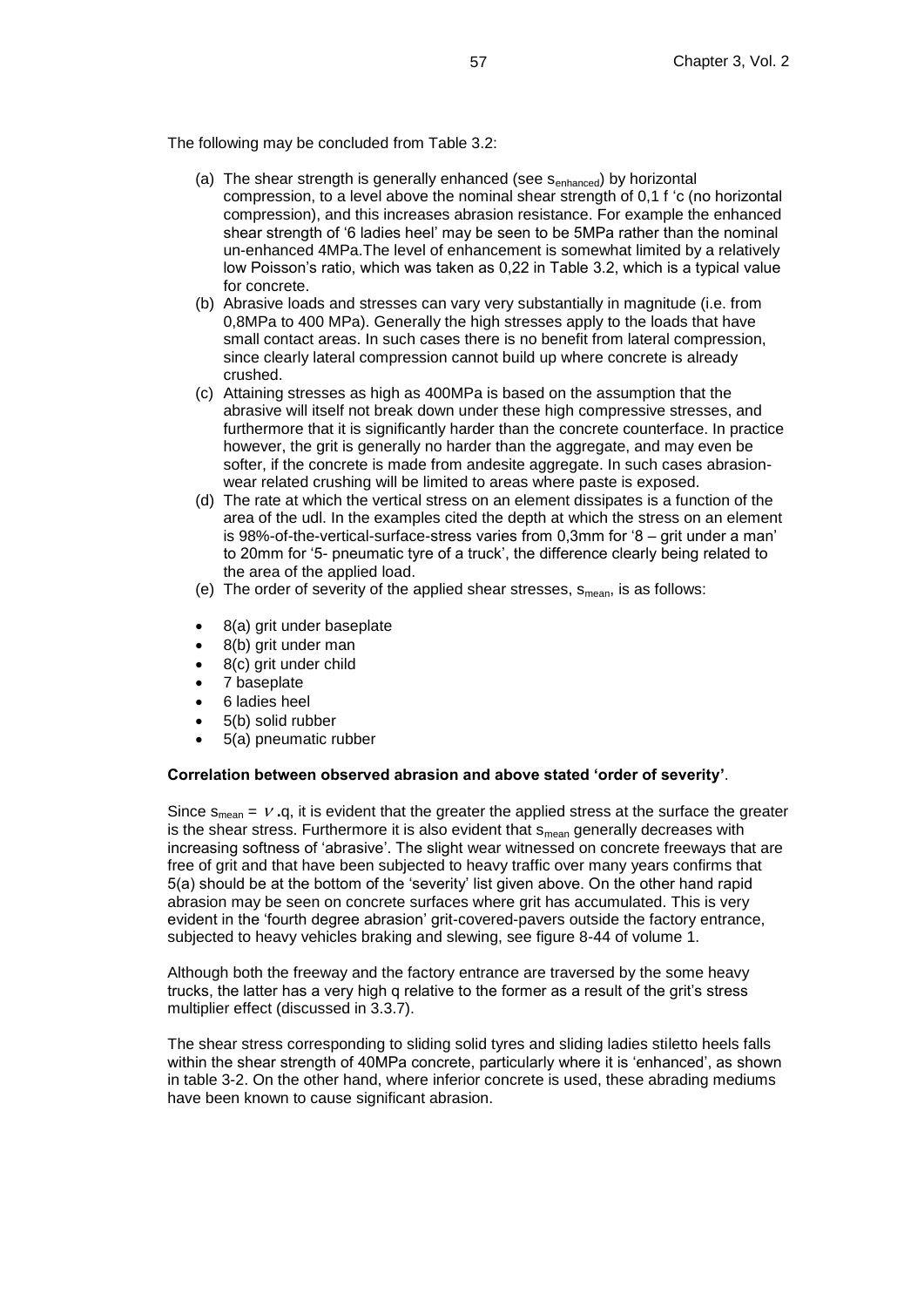Table 3.2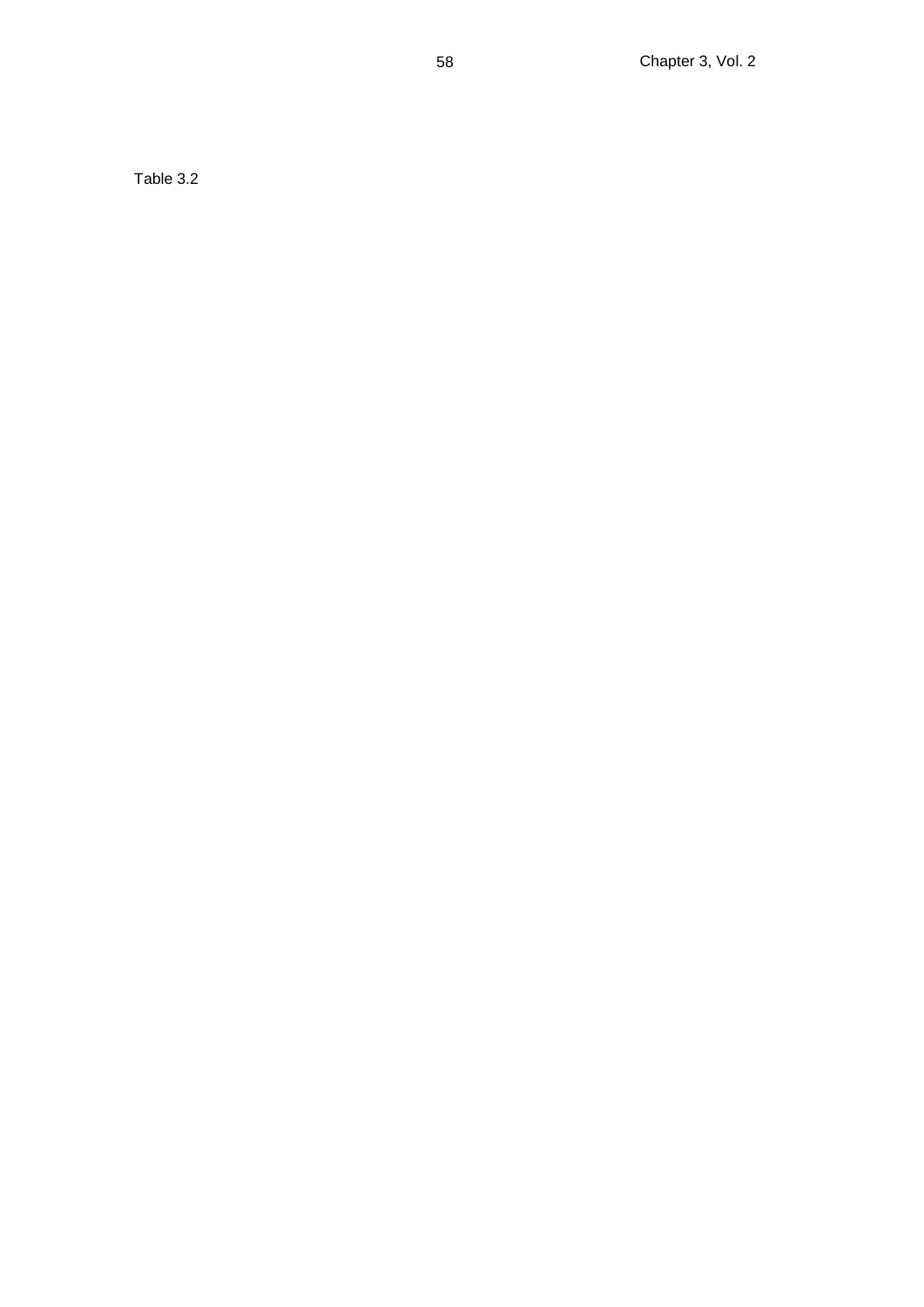### **Sectional Summary and Conclusion**

This section has focussed on four different types of abrasion loading each being subject to two loading cases, first that corresponding to pure compression, followed by lateral sliding under load.

Both these loadings are capable of causing serious abrasion wear, depending on the value of q as tabled in Table 3.2.

It is also shown that the vertical strain caused by normal surface stresses results in lateral compression that enhances the shear resistance of the concrete, and hereby its abrasion resistance.

Table 3.2 has shown that providing the surface under traffic is free from grit, the corresponding compressive strength and shear strength will exceed the applied compressive stress and shear stress applied by most sliding loads, and wear is therefore not expected to be excessive.

The general order of severity shown in the table is a confirmation of what the writer has observed in many concrete surfaces in the field.

# **3.6 Summary and Conclusion to Chapter 3**

The discussions in this chapter have been largely theoretical, although much of the material used is based on the experimental findings of many researchers, whose findings have variously been reported on by Hutchings(1992), Newman(1997a), Kong(1980), and Cernica(1982). From these sources, as well as from the writer's own experience and observations, an attempt has been made to formulate a theory on the 'mechanisms of abrasion wear' in concrete.

Abrasion wear takes place when two surfaces come into contact with each other, whereby the harder surface causes the softer to suffer material loss. It appears that 'indentation hardness' is *the* most desirable property for abrasion resistant surfaces, unless significant impact forces are present, and in this case some hardness should be sacrificed for increased toughness (i.e. less brittle, more 'ductile', softer) in order to prevent excessive abrasion related to cracking.

There are three principle mechanisms of abrasion wear, adhesion, deformation, and cracking. Deformation may be either elastic or plastic, whereas cracking may take the form of Hertzian cone cracks, lateral cracks or axial cracks. In concrete, adhesion is unlikely to account for much wear. Contrariwise the various kinds of cracking are associated with the greatest abrasion rates.

These mechanisms of wear occur either in a state of pure compression or may include the element of sliding. Generally the damage that occurs in sliding wear will be the same as that in pure compression multiplied by the sliding distance.

Concrete is known to fail by the initiation and propagation of 'axial' cracks (in the direction of the applied load). In the process the concrete dilates laterally, the vertical shortening being related to the horizontal widening by Poisson's ratio.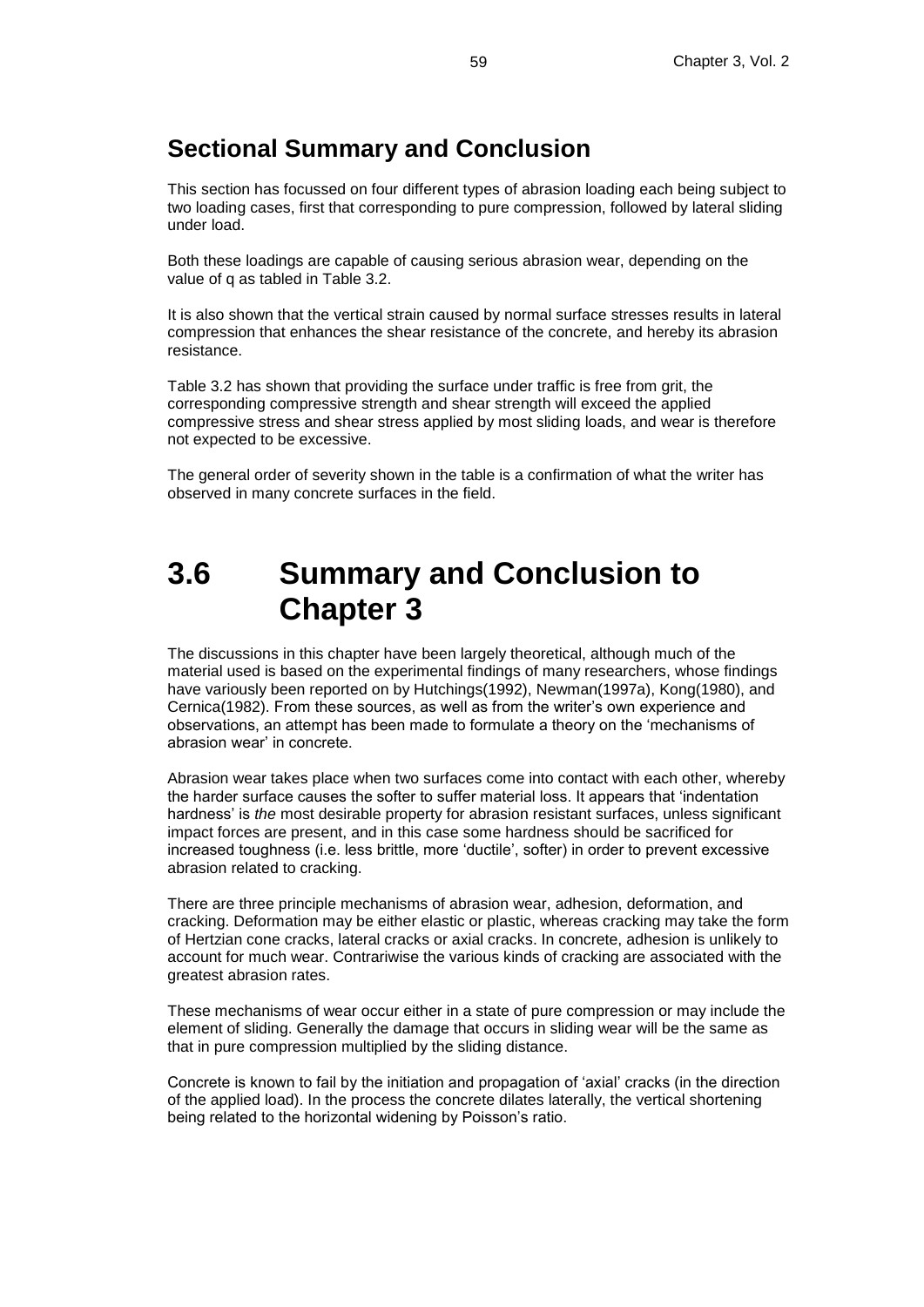In a rigid concrete slab the vertical strain following the application of a vertical stress results in horizontal compression, since lateral dilation is restrained. The more central the elements are in relation to the centre of the uniformly distributed load and nearer they are to the surface, the more perfect is this restraint (see table 3.2), and thus the greater is the horizontal compression for a given vertical stress. Furthermore, where a concrete slab sags in bending beneath an applied load, the top fibres will be subject to further lateral compression.

Clearly lateral compression limits axial cracking in brittle materials. Similarly, by applying horizontal compression to the various components that make up concrete (the aggregate, the paste, the aggregate /paste interface), it will be more difficult to pluck these components out of the matrix by means of abrasive shearing actions. It has been shown that a lateral compression of 60% of the crushing strength, can raise the shear strength to 25% of the crushing strength. This has relevance in regard to all forms of sliding abrasion.

Wear may either be 'mild' and 'interfacial', involving a slight amount of material sheared off at the asperity/abrasive interface, or alternatively 'severe', whereby the depth of abrasion extends to a sub-asperity depth. This may also be referred to as 'cohesive' wear.

Figure 3.25 below shows a hierarchy of the mechanisms of abrasion and that there are 11 possible levels. The mechanism that applies will depend on (1) the characteristics of the abrasion-load / abrading-media, and (2) the abrasion resistance of the surface.



**Figure 3.25** Hierarchy of the 'mechanisms of abrasion wear' in terms of 'abrasion wear'

The first nine mechanisms of abrasion wear have already been discussed in preceding paragraphs, and the abrasion wear may be seen to vary from zero for elastic deformation, to almost 1mm for sub-asperity cracking. (Note that the values in figure 3.25 are not based